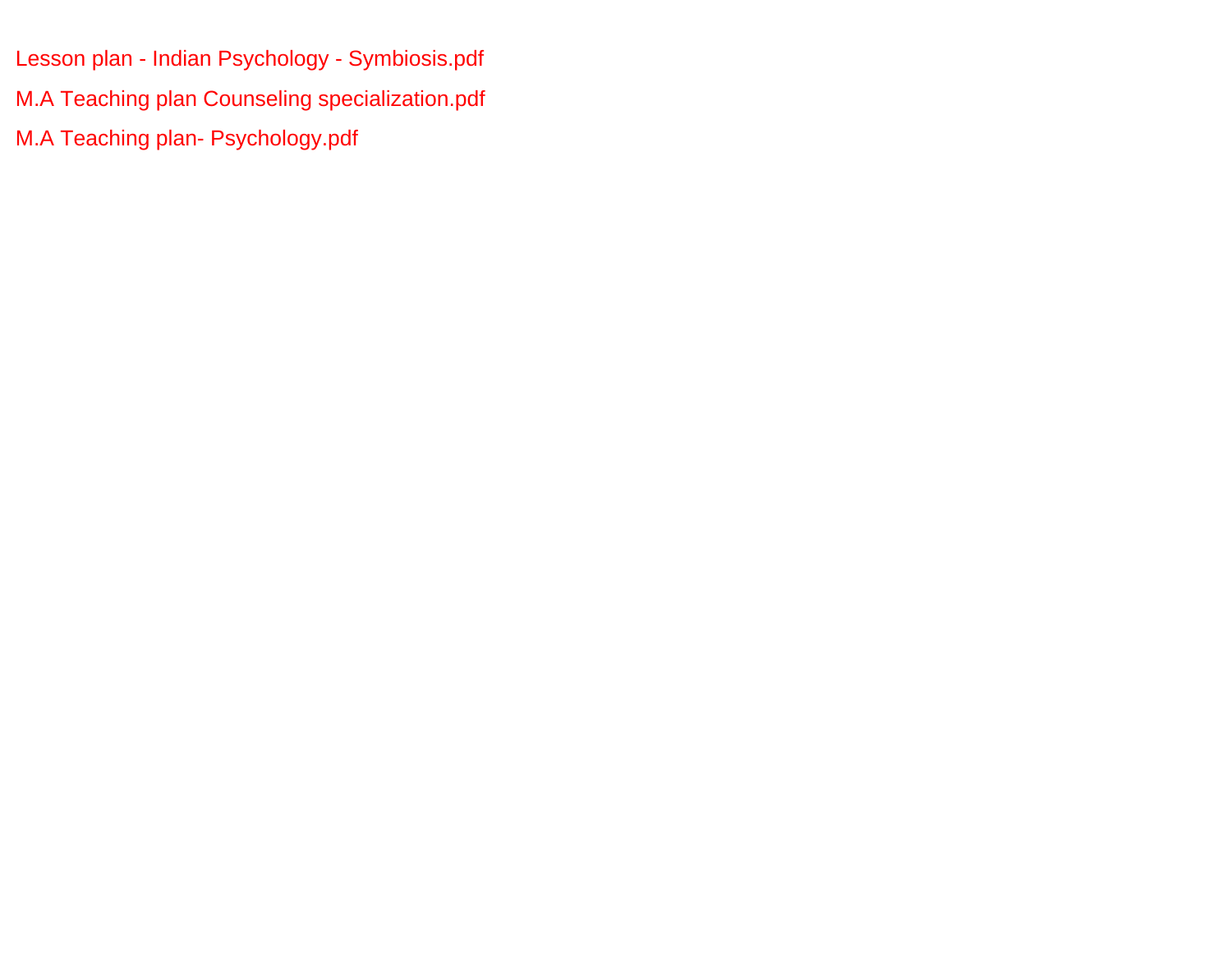## **Lesson plan**

<span id="page-1-0"></span>**Name of the Program: MA Psychology**

**Contact hrs: 30**

**Name of the Course: Indic Psychology**

**Teaching activities:** Demo, Participative, Quiz, Lecturing and Debate

**Resources:** White board & Pen, PowerPoint presentation, Research papers and Textbooks

**Assessment to check for students understanding:** Internal & End semester examination

| Sr.no          | <b>Topic</b>                                         | <b>Contact</b><br>hrs (hrs<br>required<br>to<br>complete<br>the<br>topic) | <b>Teachin</b><br>g<br>method<br>that is<br>planned<br>to be<br>used | <b>Resources/Teachi</b><br>ng aid that is<br>planned to be<br>used | <b>Plan for</b><br>lesson closure                                       | <b>Student</b><br><b>Activity</b>        |
|----------------|------------------------------------------------------|---------------------------------------------------------------------------|----------------------------------------------------------------------|--------------------------------------------------------------------|-------------------------------------------------------------------------|------------------------------------------|
| $\mathbf{1}$   | Introduction<br>Indic $\vert$ 2<br>Knowledge streams |                                                                           | Lecture                                                              |                                                                    | discussion                                                              | Preparing notes<br>on technical<br>terms |
| $\overline{2}$ | Introduction - Indian   1<br>logic                   |                                                                           | Lecture $/$<br>Article<br>reading                                    | http://www.hindupedia.<br>com/en/Talk:Nyaya                        | discussion                                                              | Preparing notes<br>on technical<br>terms |
| 3              | The theory of Karma<br>siddhanta                     | $\overline{4}$                                                            | Lecture                                                              | <b>PPT</b>                                                         | Question $-$<br>Identify<br>different<br>Instances to<br>identify karma | Creating<br>examples                     |
| $\overline{4}$ | The Indian approach of<br>reasoning                  | $\mathbf{1}$                                                              | Lecture $/$<br>Article                                               | <b>PPT</b>                                                         | Discussion                                                              | Preparing notes<br>on technical          |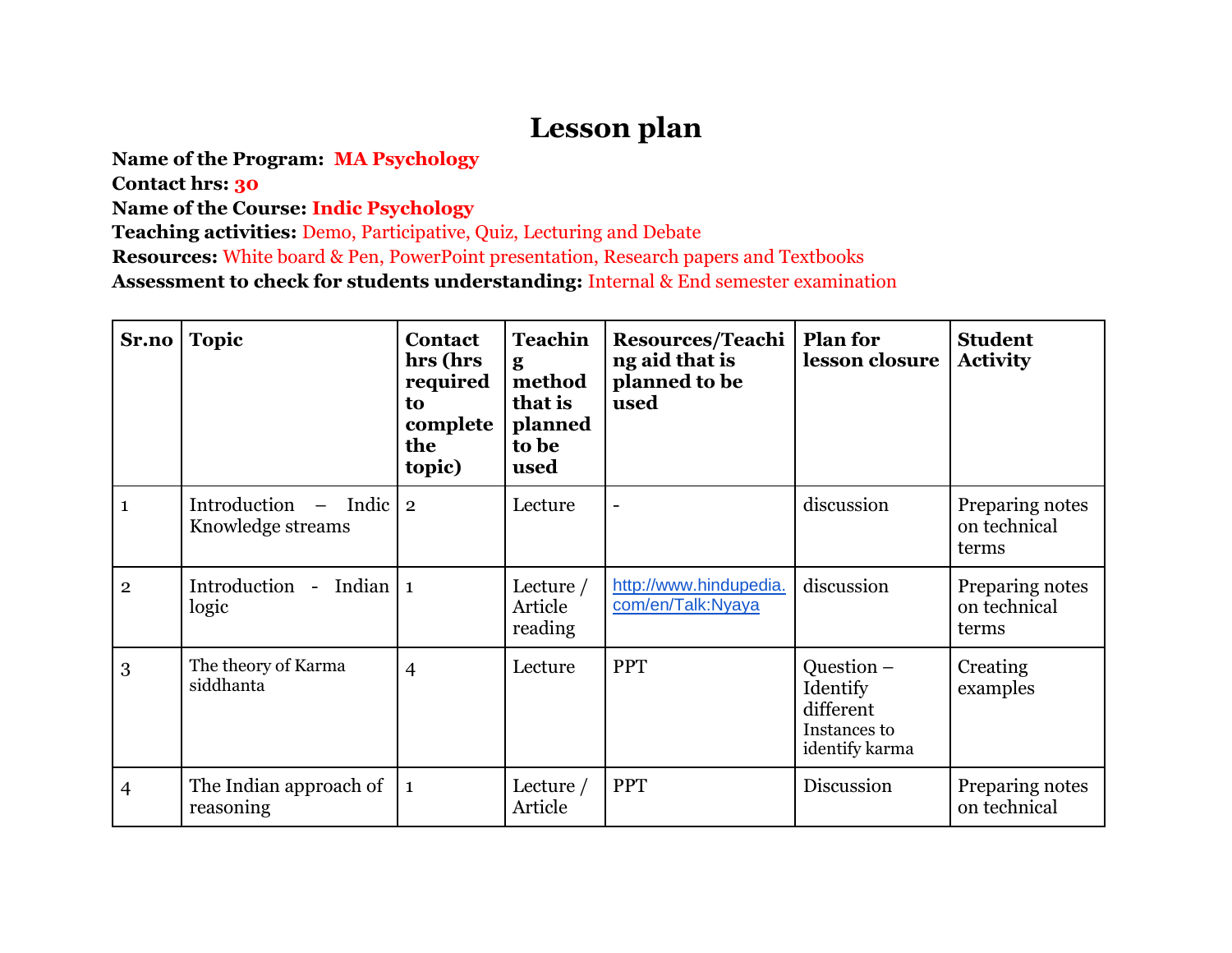|   |                                                                       |                | reading                           |                                                         |                                                                      | terms                |
|---|-----------------------------------------------------------------------|----------------|-----------------------------------|---------------------------------------------------------|----------------------------------------------------------------------|----------------------|
| 5 | Swarthanumana -<br><b>Convincing Oneself</b>                          | $\overline{2}$ | Lecture $/$<br>Article<br>reading | The_Character_of_<br>Logic_in_India $-$<br>P:23 onwards | Class test                                                           | Creating<br>examples |
| 6 | Avayava - The five limbs<br>of structured reasoning                   | $\overline{2}$ | Lecture $/$<br>Article<br>reading | The Character of<br>Logic_in_India $-$<br>$P:15-16$     | Class test                                                           | Creating<br>examples |
| 7 | Hetu - The triple nature of $ 4$<br>a sound reason or<br>evidence     |                | Lecture $/$<br>Article<br>reading | The Character of<br>Logic_in_India $-$<br>$P:17-23$     | Question -<br>Identify vyaapti<br>in different<br>circumstances      | Creating<br>examples |
| 8 | Hetvabhasa - The five<br>types of pseudo-reason or<br>pseudo-evidence | $\overline{5}$ | Lecture $/$<br>Article<br>reading | Hetvabhasa -<br>Hindupedia, the Hindu<br>Encyclopedia   | Question –<br>Identify<br>hetvabhsa in<br>different<br>circumstances | Creating<br>examples |
| 9 | Panchakosha Theory                                                    | 5              | Lecture                           | <b>PPT</b>                                              | Discussion                                                           | Article reading      |

Ased Processes

Signature of the teacher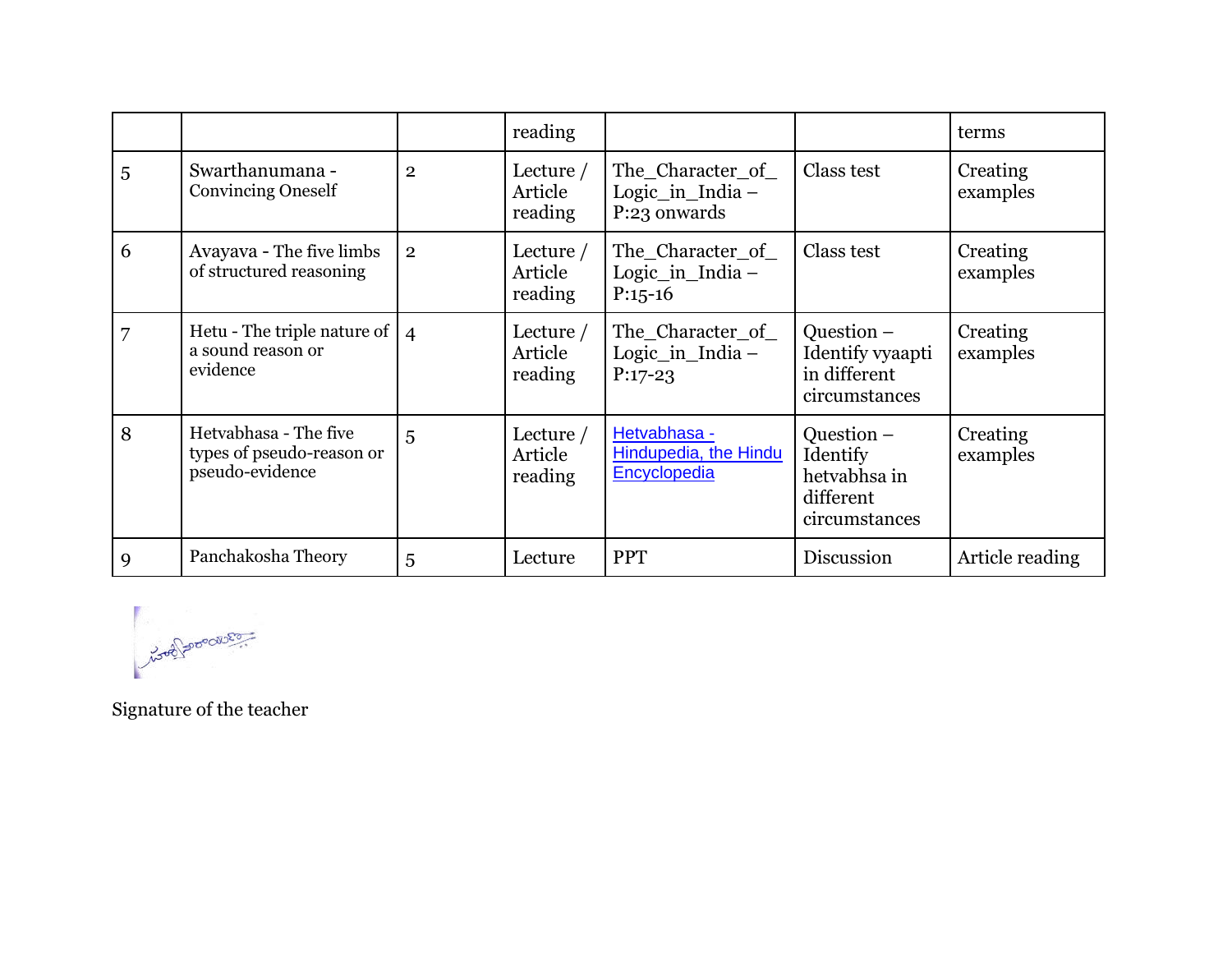<span id="page-3-0"></span>

**(AN AUTONOMOUS COLLEGE UNDER SAVITRIBAI PHULE PUNE UNIVERSITY)**

**Teaching Plan M.A. Program**

### **NAME OF THE TEACHER:**

Year 2020-21 **DEPARTMENT: Psychology**

**Semester** IV

**CLASS:** MA

#### **SUBJECT:** GUIDANCE AND CAREER COUNSELLING

| <b>WEEK</b> | <b>Unit No. and Name</b>                                                                 | Topic / Contents                     | No of<br>Lecture<br><b>Hours</b><br>approved<br>by the<br><b>Board of</b><br><b>Studies</b> | list the teaching pedagogy,<br>student centric methods,<br>experiential<br>such<br>as<br>participative<br>learning,<br>and problem<br>learning<br>solving methodologies used<br>by you<br>for enhancing<br><i>learning experiences</i> |
|-------------|------------------------------------------------------------------------------------------|--------------------------------------|---------------------------------------------------------------------------------------------|----------------------------------------------------------------------------------------------------------------------------------------------------------------------------------------------------------------------------------------|
| Week 1      | 1. CAREER COUNSELING:<br>NATURE, PRESENT<br><b>TRENDS AND FUTURE</b><br><b>DIRECTION</b> | 1.1 Stages in Career<br>Counselling. | 4 lectures                                                                                  | Participative Learning Method                                                                                                                                                                                                          |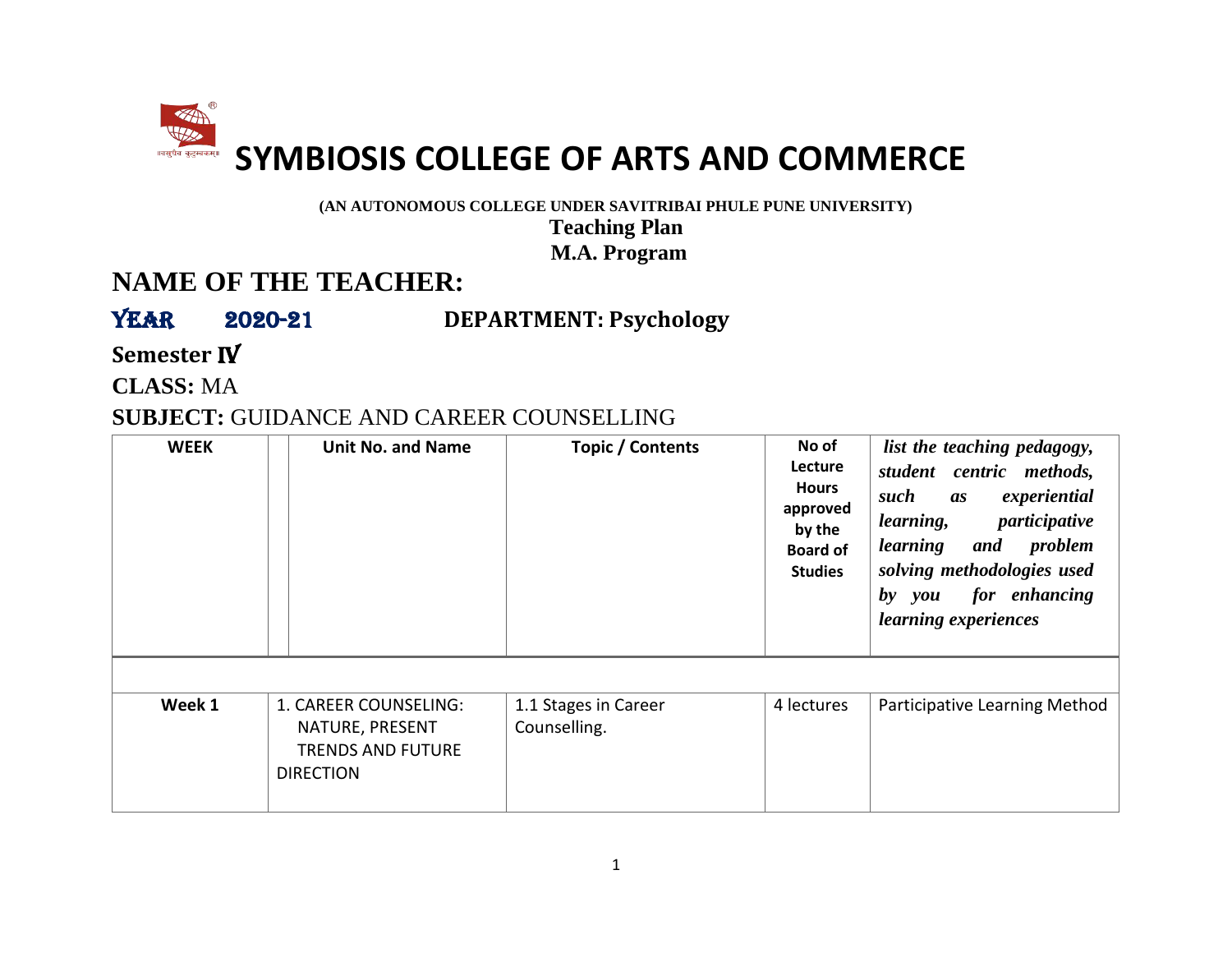| WEEK <sub>2</sub> | 1. CAREER COUNSELING:<br>NATURE, PRESENT<br><b>TRENDS AND FUTURE</b><br><b>DIRECTION</b> | 1.2 Career Counselling and the<br>Development of Human Potential.                             | 4 lectures |                                                         |
|-------------------|------------------------------------------------------------------------------------------|-----------------------------------------------------------------------------------------------|------------|---------------------------------------------------------|
| WEEK <sub>3</sub> | 1. CAREER COUNSELING:<br>NATURE, PRESENT<br><b>TRENDS AND FUTURE</b><br><b>DIRECTION</b> | 1.3 Present Trends in Career<br>Counselling.<br>1.4 Future Direction in Career<br>Counselling | 4 lectures | Participative Learning<br>Method                        |
| WEEK4             | 2. THEORIES OF CAREER<br><b>DEVELOPMENT</b>                                              | 2.1 Holland's Vocational<br>Personality and Work<br>Environment.                              | 4 lectures | Participative Learning<br>Method                        |
| WEEK <sub>5</sub> | 2. THEORIES OF CAREER<br>DEVELOPMENT                                                     | 2.2 Super's development -Self<br>Concept Approach                                             | 4 lectures | Participative Learning<br>Method and Problem<br>solving |
| WEEK <sub>6</sub> | 2. THEORIES OF CAREER<br><b>DEVELOPMENT</b>                                              | 2.3 Bandura's Theories for<br>Counsellors                                                     | 4 lectures | Participative Learning<br>Method                        |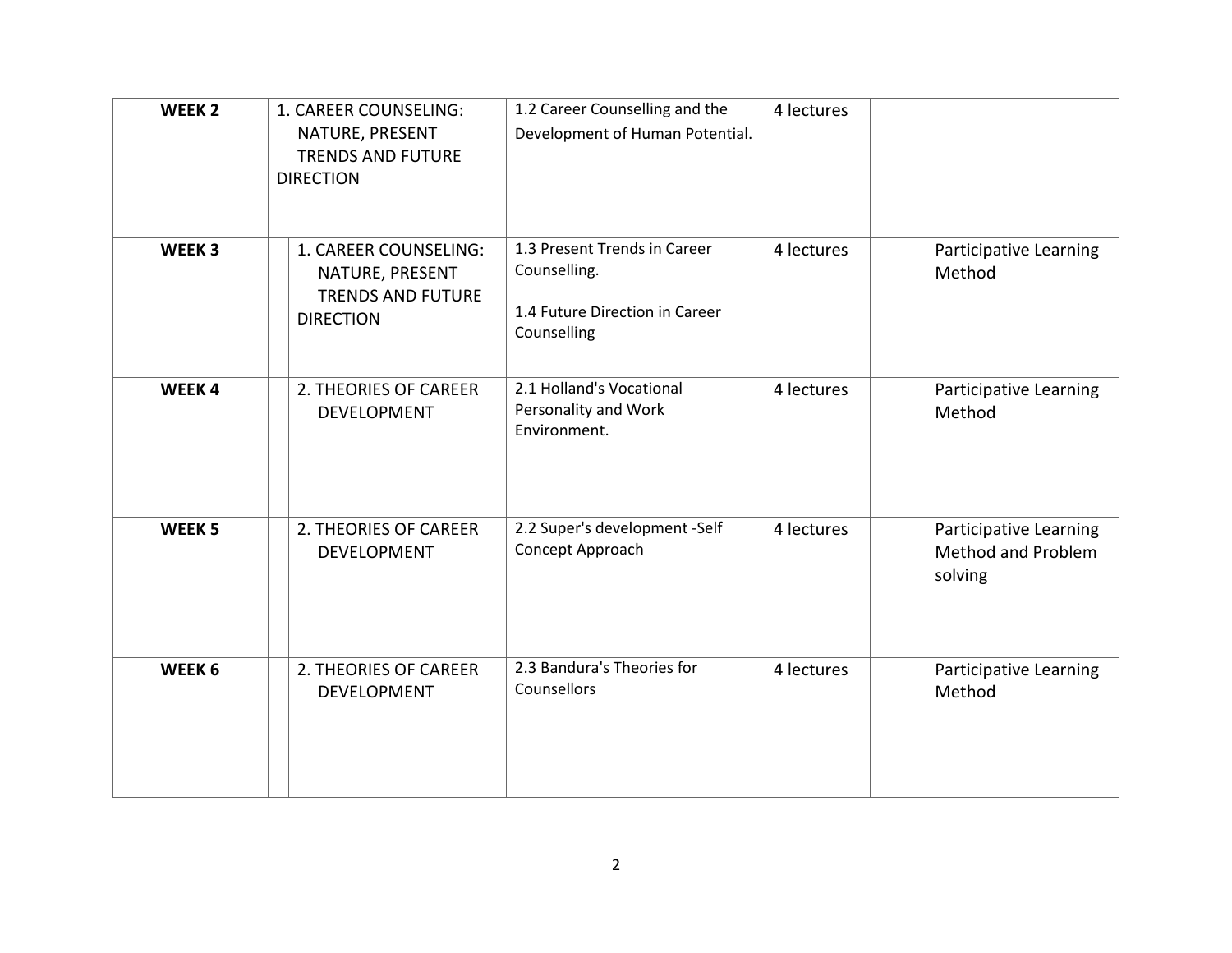| WEEK <sub>7</sub> | 2. THEORIES OF CAREER<br><b>DEVELOPMENT</b> | 2.4 Implications of Career                          | 4 lectures | Participative Learning<br>Method                                    |
|-------------------|---------------------------------------------|-----------------------------------------------------|------------|---------------------------------------------------------------------|
| WEEK <sub>8</sub> | 3. CAREER COUNSELING:<br>LIFE SPAN APPROACH | 3.1 Career counselling at school<br>setting.        | 4 lectures | Participative Learning<br>Method                                    |
| WEEK <sub>9</sub> | 3. CAREER COUNSELING:<br>LIFE SPAN APPROACH | 3.2 Career counselling at higher<br>education level | 4 lectures | Problem Solving<br>Methodology and<br><b>Participative Learning</b> |
| <b>WEEK 10</b>    | 3. CAREER COUNSELING:<br>LIFE SPAN APPROACH | 3.3 Individual Counselling                          | 4 lectures | Problem Solving<br>Methodology and<br><b>Experiential learning</b>  |
| <b>WEEK 11</b>    | 3. CAREER COUNSELING:<br>LIFE SPAN APPROACH | 3.4 Group Counselling.                              | 4 lectures | Problem Solving<br>Methodology                                      |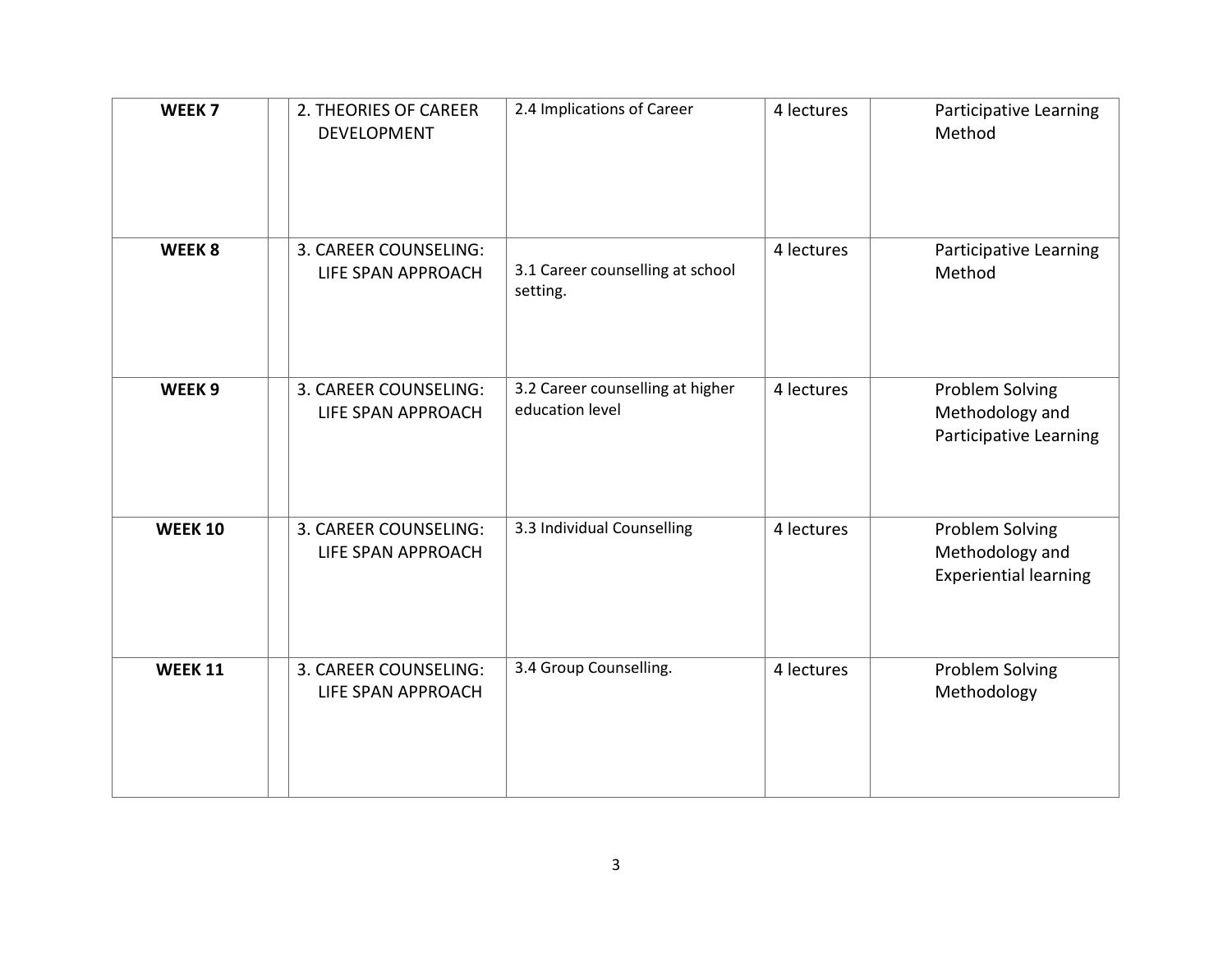| <b>WEEK 12</b> | <b>4. COUNSELLING FOR</b><br><b>PLANNING AND</b><br><b>DECISION-MAKING</b> | 4.1 Definition and Career Interest<br>in Career Planning | 4 lectures | Participative Learning                                       |
|----------------|----------------------------------------------------------------------------|----------------------------------------------------------|------------|--------------------------------------------------------------|
| <b>WEEK 13</b> | 4. COUNSELLING FOR<br><b>PLANNING AND</b><br><b>DECISION-MAKING</b>        | 4.2The changing nature of the<br>world of work           | 4 lectures | Participative Learning                                       |
| <b>WEEK 14</b> | 4. COUNSELLING FOR<br><b>PLANNING AND</b><br><b>DECISION-MAKING</b>        | 4.3 Career planning and decision<br>making in school     | 4 lectures | Participative Learning<br>and Problem Solving<br>Methodology |
| <b>WEEK 15</b> | <b>4. COUNSELLING FOR</b><br><b>PLANNING AND</b><br><b>DECISION-MAKING</b> | 4.4 Career counselling in non-<br>school settings.       | 4 lectures | Participative Learning<br>and Problem Solving<br>Methodology |



**(AN AUTONOMOUS COLLEGE UNDER SAVITRIBAI PHULE PUNE UNIVERSITY)**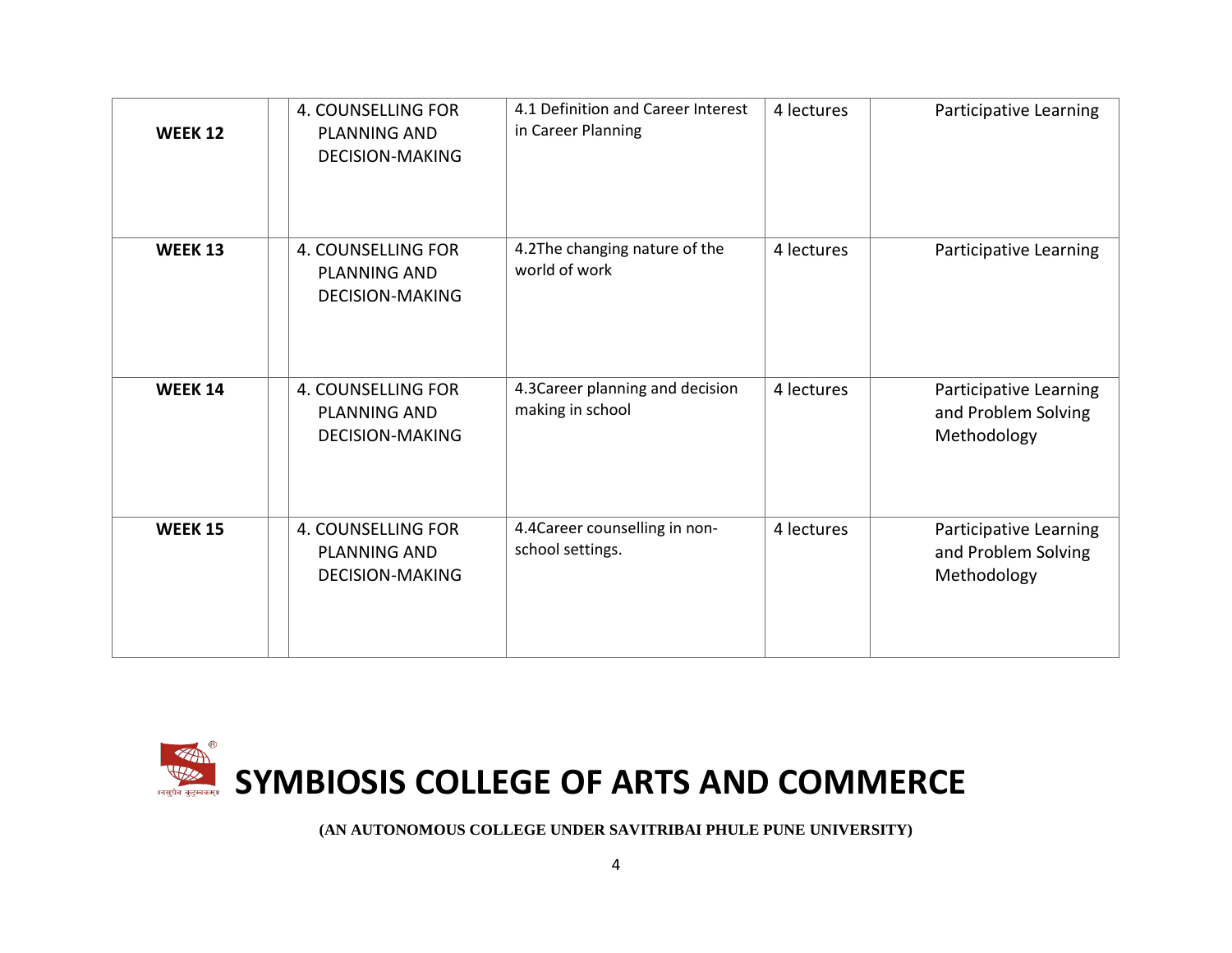#### **Teaching Plan M.A. Program**

## **NAME OF THE TEACHER:**

## YEAR 2020-21 **DEPARTMENT: PSYCHOLOGY**

#### Semester:IV

**CLASS:** MA

#### **SUBJECT:** AREAS OF COUNSELLING

| <b>WEEK</b>       | Unit No. and<br><b>Name</b>                                                | Topic / Contents                                                                                  | No of<br>Lecture<br><b>Hours</b><br>approved<br>by the<br><b>Board of</b><br><b>Studies</b> | list the teaching pedagogy,<br>student centric methods,<br>such<br>experiential<br>as<br>participative<br>learning,<br>problem<br>learning<br>and<br>solving methodologies used<br>for enhancing<br>by you<br>learning experiences |
|-------------------|----------------------------------------------------------------------------|---------------------------------------------------------------------------------------------------|---------------------------------------------------------------------------------------------|------------------------------------------------------------------------------------------------------------------------------------------------------------------------------------------------------------------------------------|
|                   |                                                                            | TERM-                                                                                             |                                                                                             |                                                                                                                                                                                                                                    |
| Week 1            | <b>HELPING TROUBLED</b><br>1.<br><b>CHILDREN AND</b><br><b>ADOLESCENTS</b> | 1.1 Emotionally Disturbed<br>Children; characteristics,<br>assessment, measures and<br>treatment. | 4 lectures                                                                                  | Participative learning,<br>Problem solving Method                                                                                                                                                                                  |
| WEEK <sub>2</sub> | <b>HELPING TROUBLED</b><br><b>CHILDREN AND</b><br><b>ADOLESCENTS</b>       | 1.2. ADHD; diagnosis, types<br>, causes, treatment.                                               | 4 lectures                                                                                  |                                                                                                                                                                                                                                    |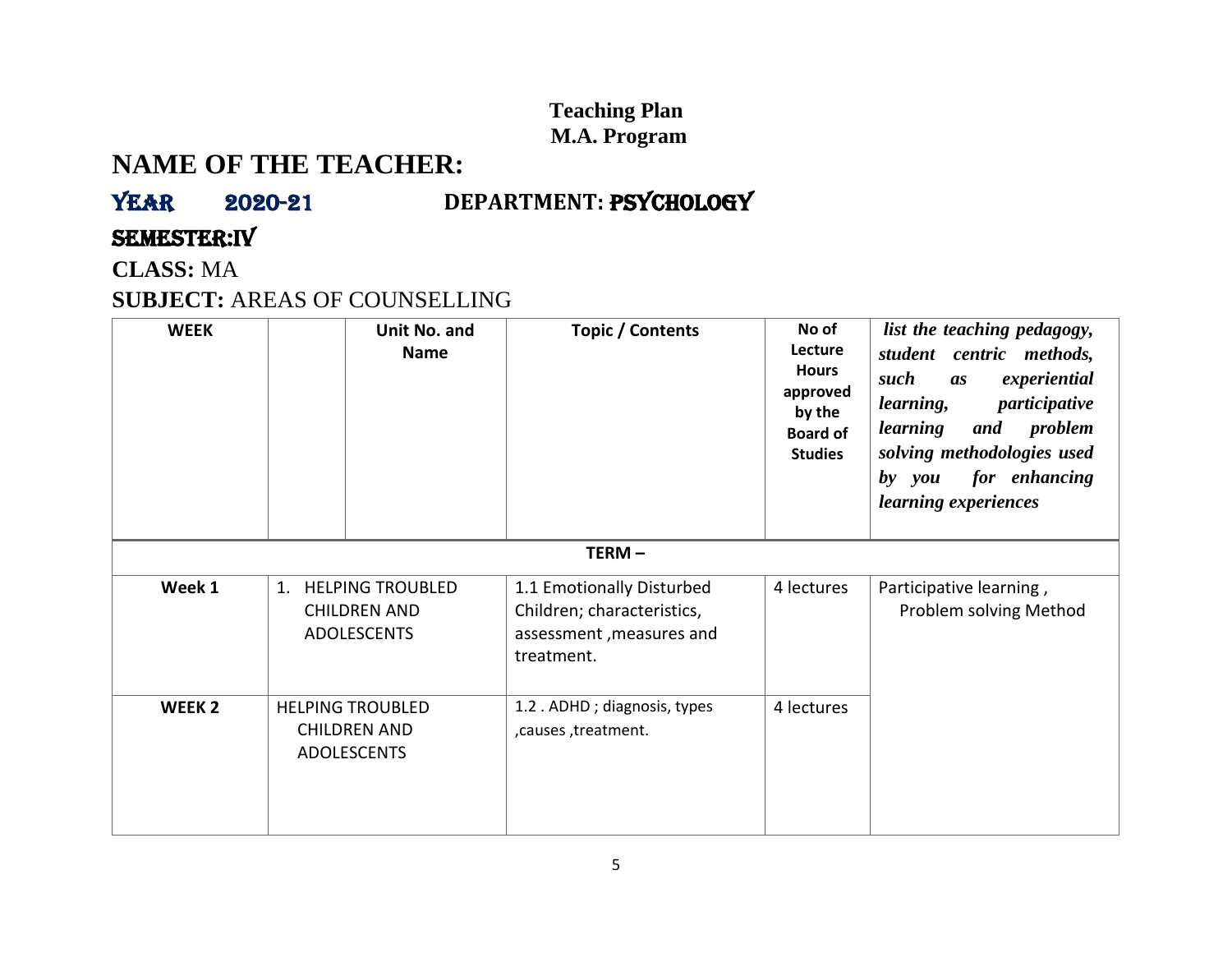| WEEK <sub>3</sub> | 1. HELPING<br><b>TROUBLED</b><br><b>CHILDREN AND</b><br><b>ADOLESCENTS</b> | 1.3. Learning Disabilities;<br>meaning and definitions<br>, characteristics, causes<br>, identification and educational<br>provisions.   | 4 lectures | Participative learning                                    |
|-------------------|----------------------------------------------------------------------------|------------------------------------------------------------------------------------------------------------------------------------------|------------|-----------------------------------------------------------|
| WEEK4             | 1. HELPING<br><b>TROUBLED</b><br><b>CHILDREN AND</b><br><b>ADOLESCENTS</b> | 1.4 Mentally Retarded; definition<br>and characteristics , identification<br>,classification,<br>causes and treatment.                   | 4 lectures | Participative learning                                    |
| WEEK <sub>5</sub> | 2. FAMILY<br><b>COUNSELLING</b>                                            | 2.1 Premarital Counselling:<br>Nature, Important factors in<br>selecting a mate,<br>Counselling methods and<br>Principles.               | 4 lectures | <b>Experiential learning</b><br>Problem solving<br>method |
| WEEK <sub>6</sub> | 2. FAMILY<br><b>COUNSELLING</b>                                            | 2.2 Marital Counselling: Factors<br><b>Related to Good Marital</b><br>Adjustment                                                         | 4 lectures | <b>Experiential learning</b><br>Problem solving<br>method |
| WEEK <sub>7</sub> | 2. FAMILY<br><b>COUNSELLING</b>                                            | 2.3 Family Counselling and Couple<br>Counselling: Nature, Basic<br>Concepts, Principles<br>and techniques.<br>2.4 Counselling for Women. | 4 lectures | <b>Experiential learning</b><br>Problem solving<br>method |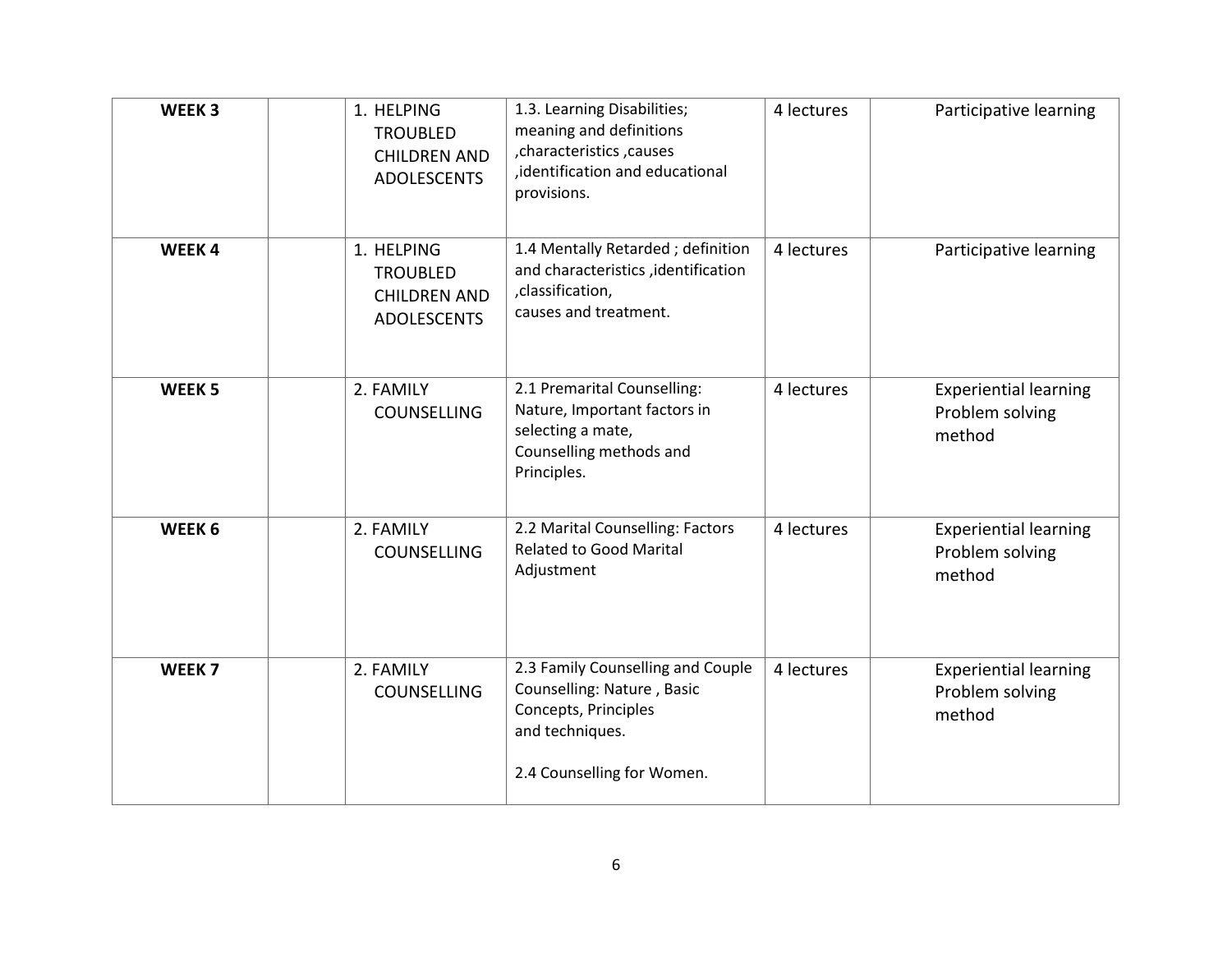| WEEK <sub>8</sub> | 3. COUNSELLING<br><b>FOR SPECIFICE</b><br><b>PROBLEMS</b>                                              | 2.4 Counselling for Women.<br>3.1 HIV/AIDS; Orientation, Pre-<br>test and Post-test Counselling                                                                                             | 4 lectures | Participative learning                                  |
|-------------------|--------------------------------------------------------------------------------------------------------|---------------------------------------------------------------------------------------------------------------------------------------------------------------------------------------------|------------|---------------------------------------------------------|
| WEEK <sub>9</sub> | 3. COUNSELLING<br><b>FOR SPECIFICE</b><br><b>PROBLEMS</b>                                              | 3.1 HIV/AIDS; Orientation, Pre-<br>test and Post- test Counselling<br>3.2 a. P.T.S.D.: Effect of Trauma<br>and interventions                                                                | 4 lectures | Participative learning                                  |
| <b>WEEK 10</b>    | 3. COUNSELLING<br><b>FOR SPECIFICE</b><br><b>PROBLEMS</b>                                              | 3.2 b. Anger Control: Nature and<br>Symptoms, anger and its<br><b>Associated Problems and</b><br>Treatment.<br>3.3 Handling suicides and Para<br>suicides.: Nature, Definition and<br>types | 4 lectures | Problem solving<br>method, Experiential<br>learning     |
| <b>WEEK 11</b>    | 3. COUNSELLING<br><b>FOR SPECIFICE</b><br><b>PROBLEMS</b>                                              | 3.3 Handling suicides and Para<br>suicides. : Sociological<br>and Psychological Explanation,<br>Suicide Potentiality and<br>Presentation.                                                   | 4 lectures | Participative learning<br>and problem solving<br>method |
| <b>WEEK 12</b>    | 3. COUNSELLING<br><b>FOR SPECIFICE</b><br><b>PROBLEMS</b><br><b>4. SPECIAL AREAS</b><br>OF COUNSELLING | 3.4 Counselling for psychosomatic<br>problems.<br>4.1 Counselling at Work Place:<br>Nature and Skills.                                                                                      | 4 lectures | Participative learning                                  |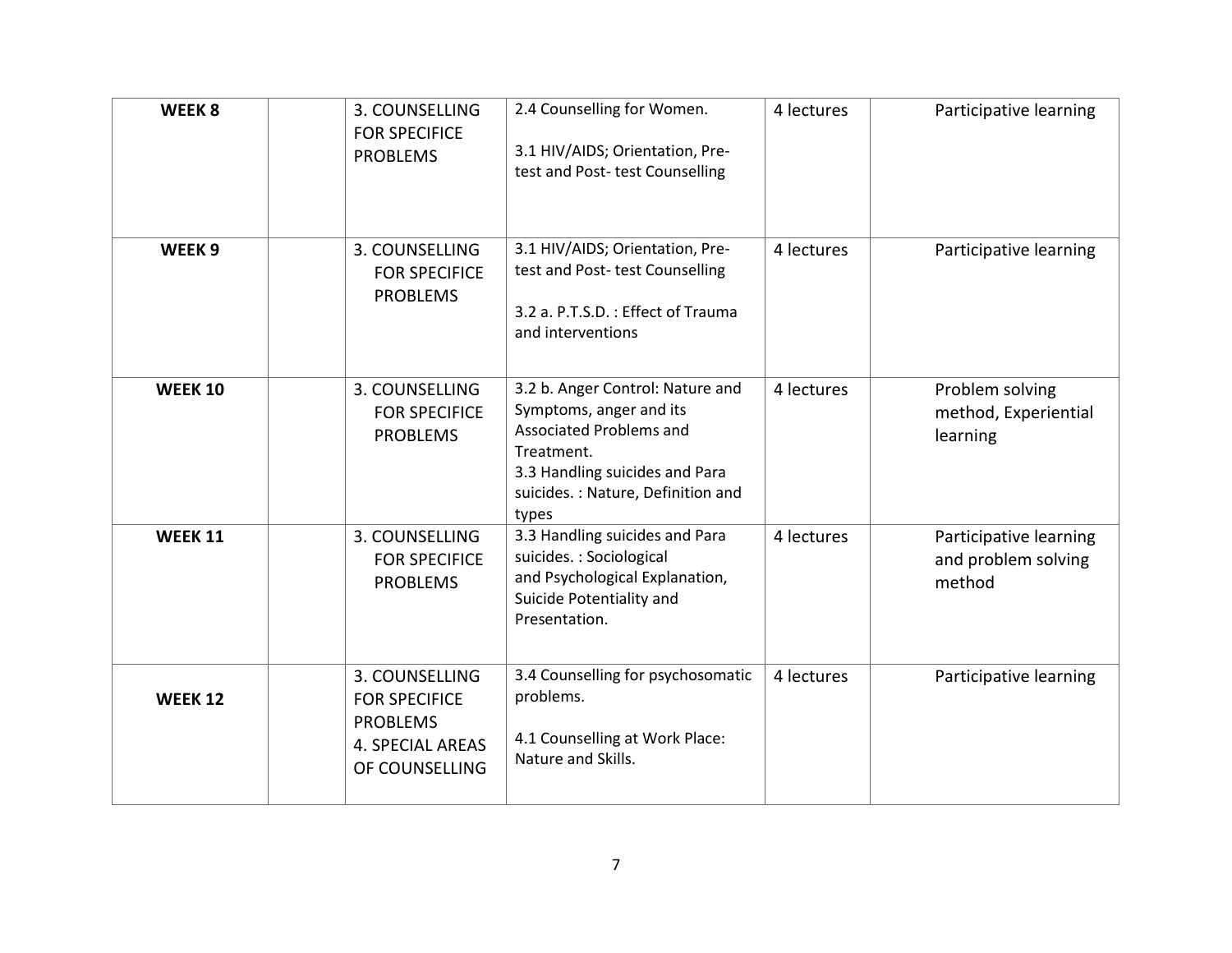| <b>WEEK 13</b> | 4. SPECIAL AREAS<br>0F<br><b>COUNSELLING</b> | 4.2 Occupational Stress and<br>Counselling.: Causes-Extra-<br>organizational Stressors,<br>Organizational stressors, Group<br>Stressors, Individual<br>Stressors; Coping strategies for<br>occupational stress. | 4 lectures | Participative learning |
|----------------|----------------------------------------------|-----------------------------------------------------------------------------------------------------------------------------------------------------------------------------------------------------------------|------------|------------------------|
| <b>WEEK 14</b> | 4. SPECIAL AREAS<br>0F<br><b>COUNSELLING</b> | 4.3 Geriatric Counselling: Pre-<br>retirement and retirement<br>counselling; Old age adjustment<br>strategies.                                                                                                  | 4 lectures | Participative learning |
| <b>WEEK 15</b> | 4. SPECIAL AREAS<br>0F<br><b>COUNSELLING</b> | 4.4 Counselling - Sports Anxiety.:<br>Definition, Anxiety and<br>Personality, Effect of<br>anxiety no performance, types of<br>Sports anxiety, Coping Strategies.                                               | 4 lectures | Participative learning |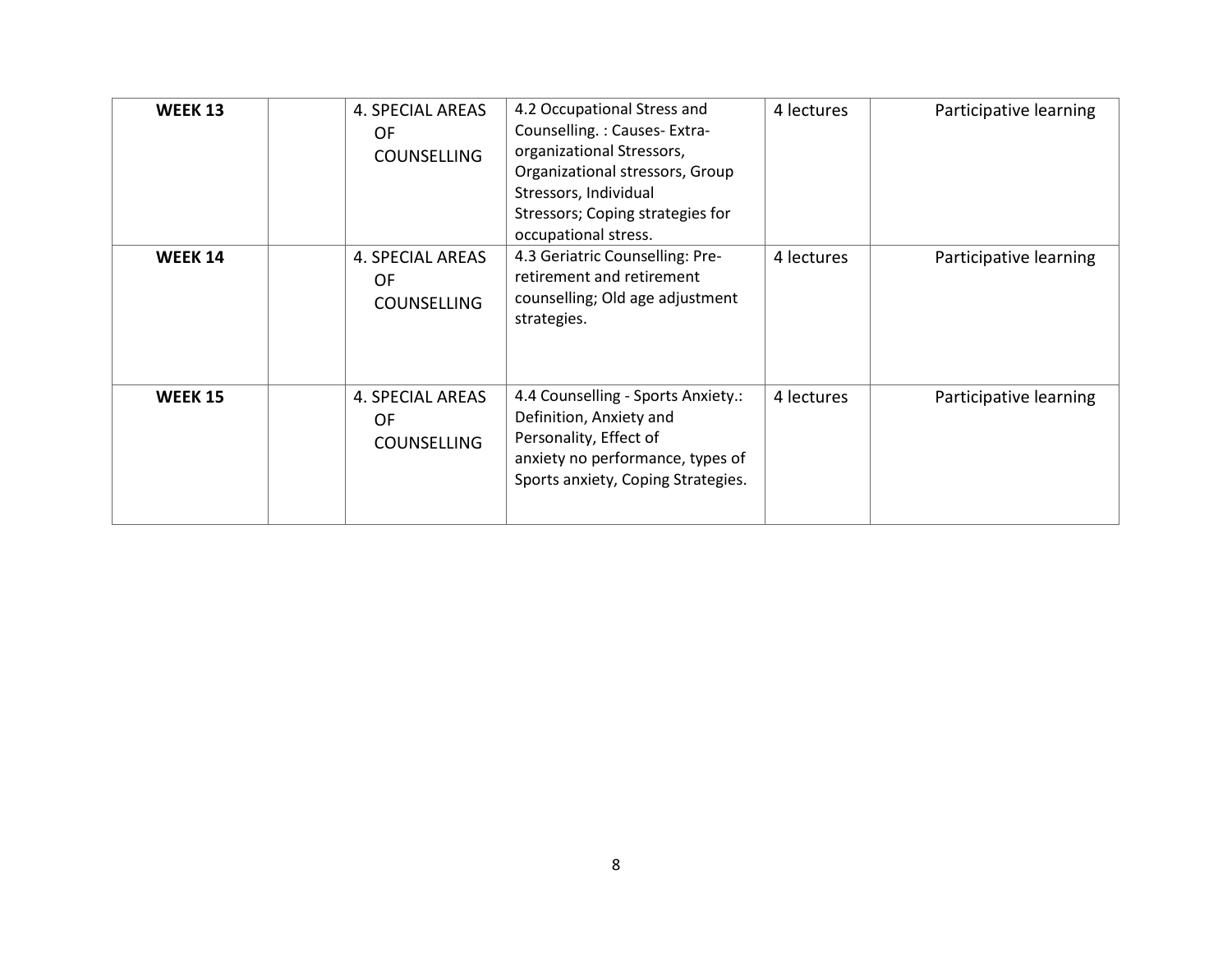<span id="page-11-0"></span>

**(AN AUTONOMOUS COLLEGE UNDER SAVITRIBAI PHULE PUNE UNIVERSITY)**

**Teaching Plan**

**M.A. Program**

## **NAME OF THE TEACHER: Dr. Gauri Choudhary**

Year 2020-21 **DEPARTMENT: Psychology**

**Semester** III

**CLASS:**

#### **SUBJECT:** Neuropsychology

| <b>WEEK</b> | Unit No. and<br><b>Name</b>                                                        | Topic / Contents                                                                                     | No of<br>Lecture<br><b>Hours</b><br>approved<br>by the<br><b>Board of</b><br><b>Studies</b> | list the teaching pedagogy,<br>student centric methods,<br>such<br>experiential<br>as<br>participative<br>learning,<br>learning and problem<br>solving methodologies used<br>by you for enhancing<br>learning experiences |
|-------------|------------------------------------------------------------------------------------|------------------------------------------------------------------------------------------------------|---------------------------------------------------------------------------------------------|---------------------------------------------------------------------------------------------------------------------------------------------------------------------------------------------------------------------------|
|             |                                                                                    |                                                                                                      |                                                                                             |                                                                                                                                                                                                                           |
| Week 1      | Unit 1: <b>Introduction &amp;</b><br><b>Evolution of</b><br><b>Neuropsychology</b> | 1.1 Introduction: relevance $\&$<br>scope<br>1.2 Neuropsychology: Past,<br><b>Present and Future</b> | $\overline{2}$                                                                              | Participative learning                                                                                                                                                                                                    |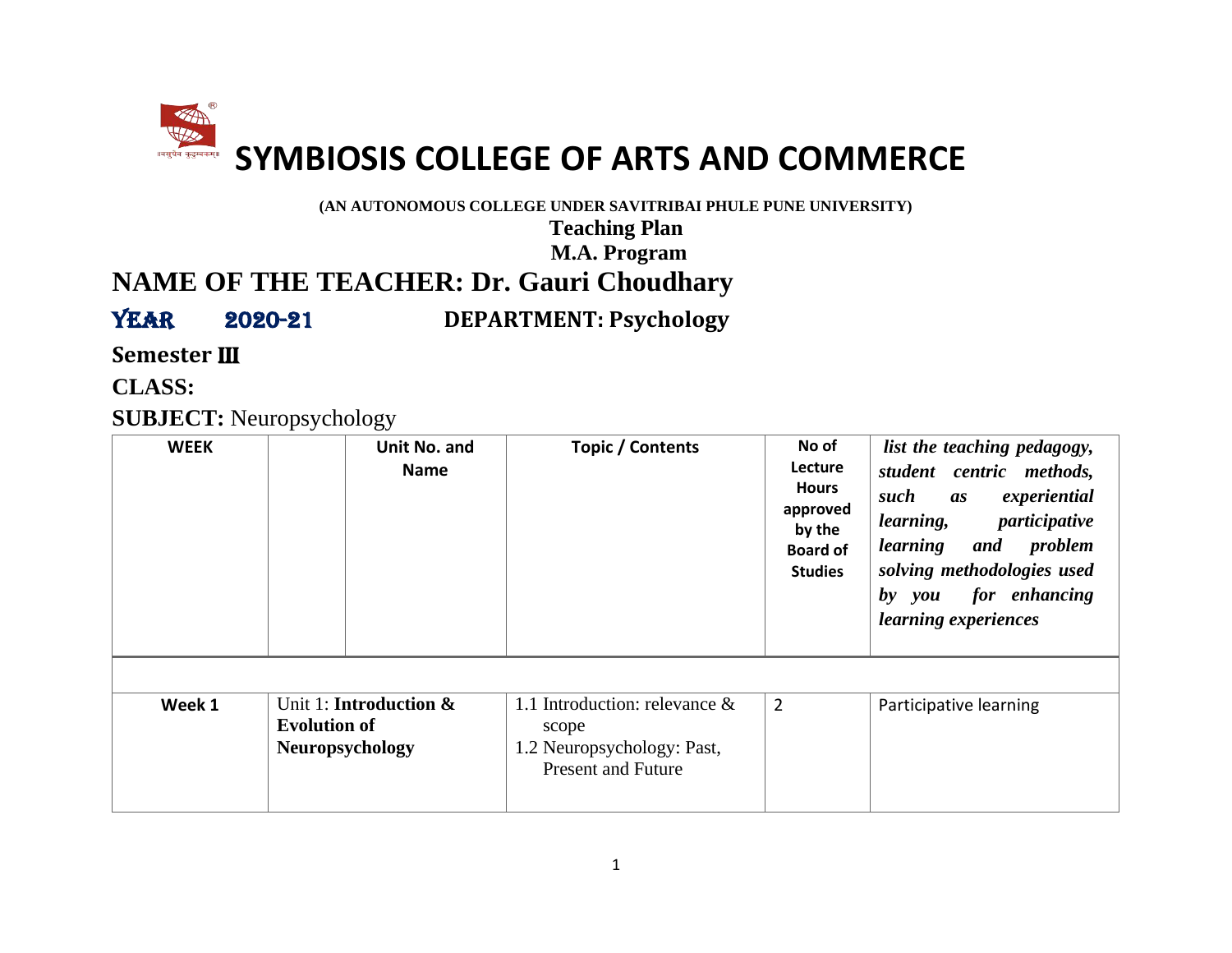| WEEK <sub>2</sub> | Unit 2 Structural &<br><b>Functional Neuroanatomy</b>     | Structure of the brain                                                         | 10 |                                             |
|-------------------|-----------------------------------------------------------|--------------------------------------------------------------------------------|----|---------------------------------------------|
| WEEK <sub>3</sub> | <b>Unit 2 Structural &amp; Functional</b><br>Neuroanatomy | Structure of the brain                                                         |    | Interactive learning/<br>educational videos |
| WEEK4             | <b>Unit 2 Structural &amp; Functional</b><br>Neuroanatomy | Structure of the spine                                                         |    | Interactive learning/<br>educational videos |
| WEEK <sub>5</sub> | <b>Unit 2 Structural &amp; Functional</b><br>Neuroanatomy | Communication between neurons                                                  |    | Interactive learning/<br>educational videos |
| WEEK <sub>6</sub> | <b>Unit 3 Neuropsychological</b><br><b>Assessments</b>    | <b>Basic Concepts and</b><br>Principles of<br>Neuropsychological<br>Assessment | 18 | Interactive learning/<br>educational videos |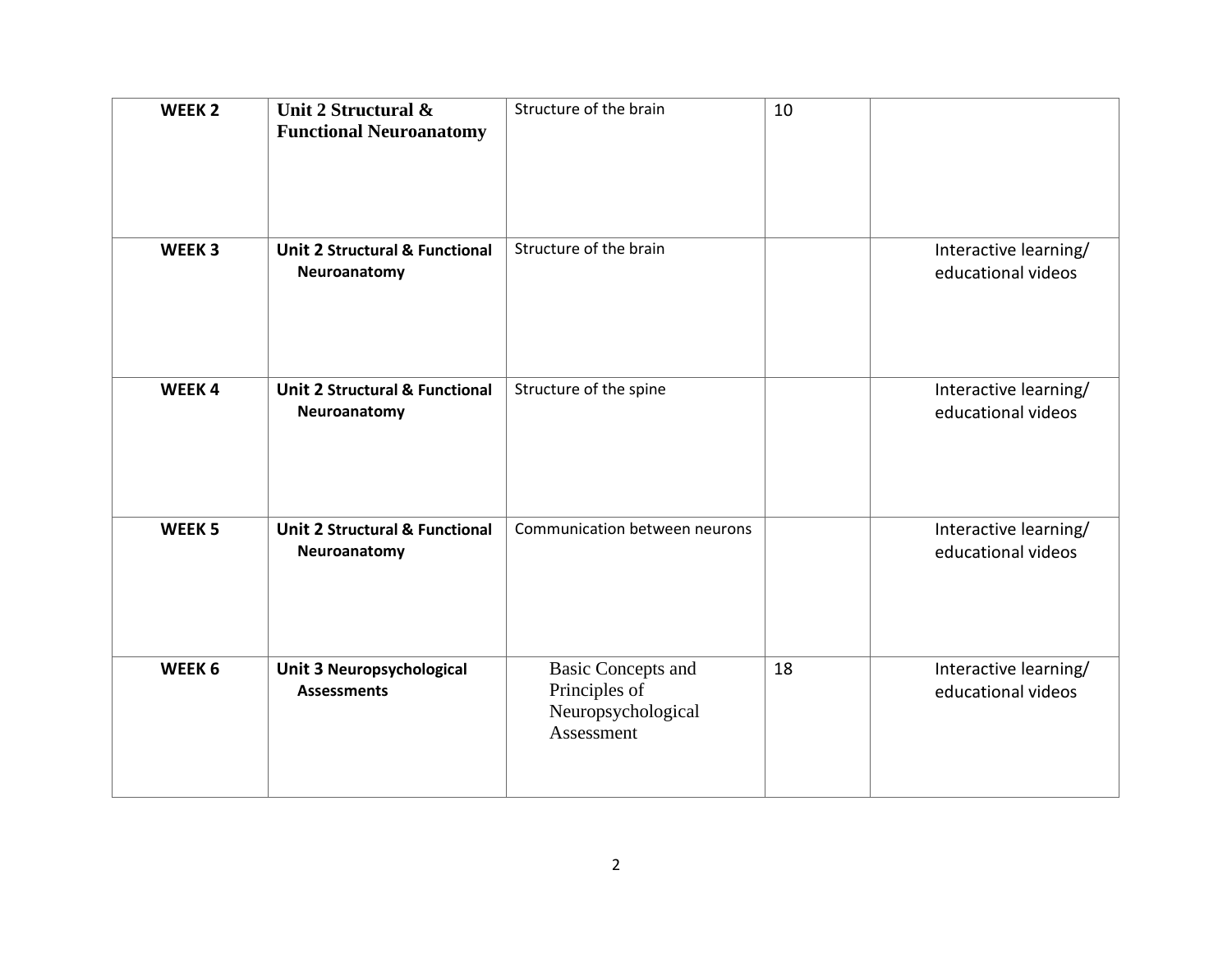| WEEK <sub>7</sub> | Unit 3 Neuropsychological<br><b>Assessments</b>        | <b>Basic Concepts and</b><br>Principles of<br>Neuropsychological<br>Assessment                 | Interactive learning/<br>educational videos |
|-------------------|--------------------------------------------------------|------------------------------------------------------------------------------------------------|---------------------------------------------|
| WEEK <sub>8</sub> | <b>Unit 3 Neuropsychological</b><br><b>Assessments</b> | <b>Basic Concepts and</b><br>Principles of<br>Neuropsychological<br>Assessment                 | Interactive learning/<br>educational videos |
| WEEK <sub>9</sub> | Unit 3 Neuropsychological<br><b>Assessments</b>        | Practical considerations, ethics<br>& good clinical/research<br>practice in neuropsychology    | Discussion                                  |
| <b>WEEK 10</b>    | Unit 3 Neuropsychological<br><b>Assessments</b>        | Attention, Perception &<br>Visuospatial functions,<br>Memory, Executive<br>Functions, Language | Interactive learning/<br>educational videos |
| <b>WEEK 11</b>    | <b>Unit 3 Neuropsychological</b><br><b>Assessments</b> | Attention, Perception &<br>Visuospatial functions,<br>Memory, Executive<br>Functions, Language | Interactive learning/<br>educational videos |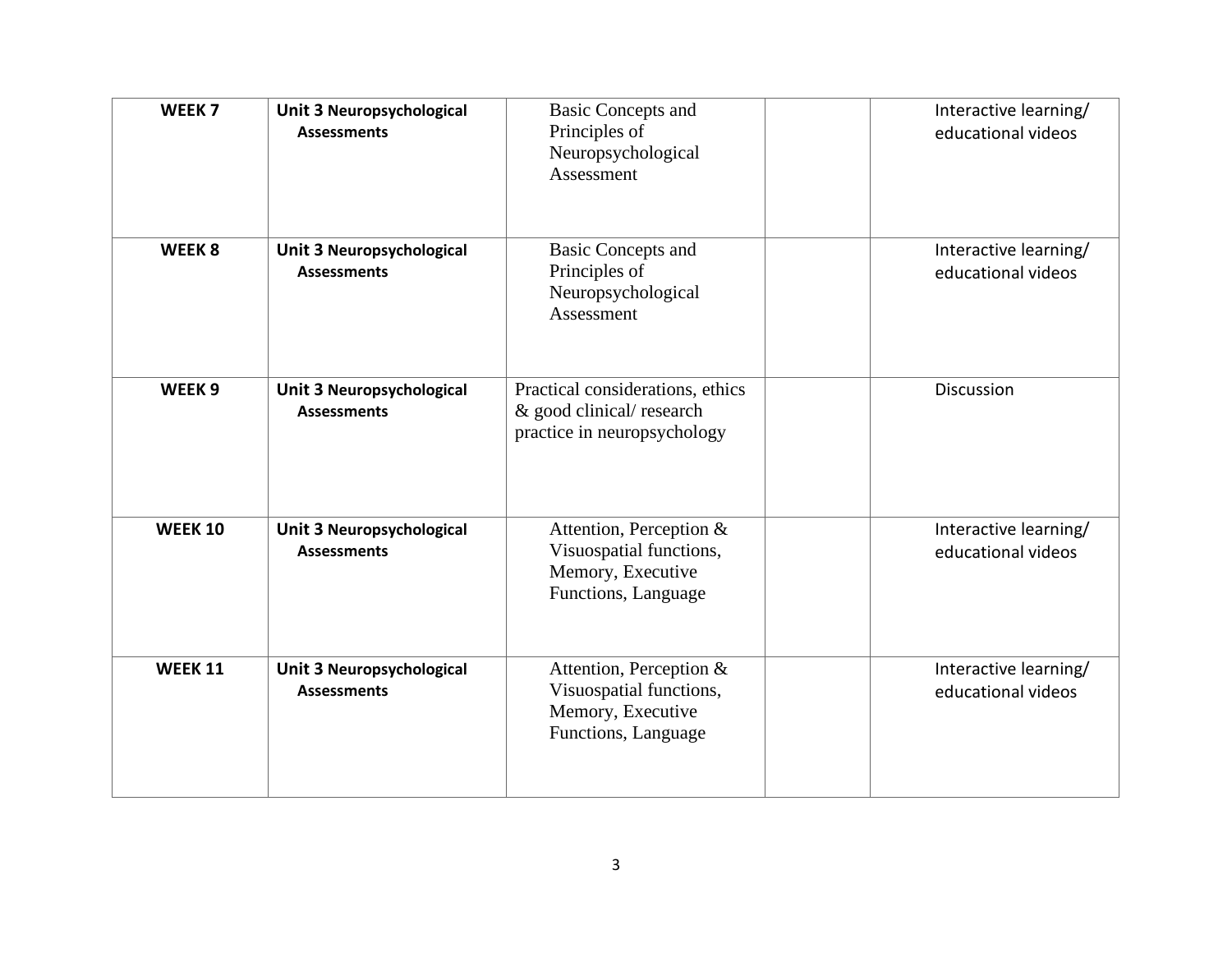| <b>WEEK 12</b> | Unit 3 Neuropsychological<br><b>Assessments</b>          | Attention, Perception &<br>Visuospatial functions,<br>Memory, Executive<br>Functions, Language                                                                                 | Interactive learning/<br>educational videos |
|----------------|----------------------------------------------------------|--------------------------------------------------------------------------------------------------------------------------------------------------------------------------------|---------------------------------------------|
| <b>WEEK 13</b> | Unit 3 Neuropsychological<br><b>Assessments</b>          | Attention, Perception &<br>Visuospatial functions,<br>Memory, Executive<br>Functions, Language                                                                                 | Interactive learning/<br>educational videos |
| <b>WEEK 14</b> | <b>Unit 4 Disorders of the</b><br>brain & rehabilitation | Cognition in neurological<br>disorders, e.g. stroke, dementia,<br>epilepsy, head injuries etc.<br>Cognition in psychiatric<br>disorders, e.g. schizophrenia,<br>mood disorders | Interactive learning/<br>educational videos |
| <b>WEEK 15</b> | Unit 4 Disorders of the<br>brain & rehabilitation        | Plasticity, recovery and<br>rehabilitation of the brain                                                                                                                        | Interactive learning/<br>educational videos |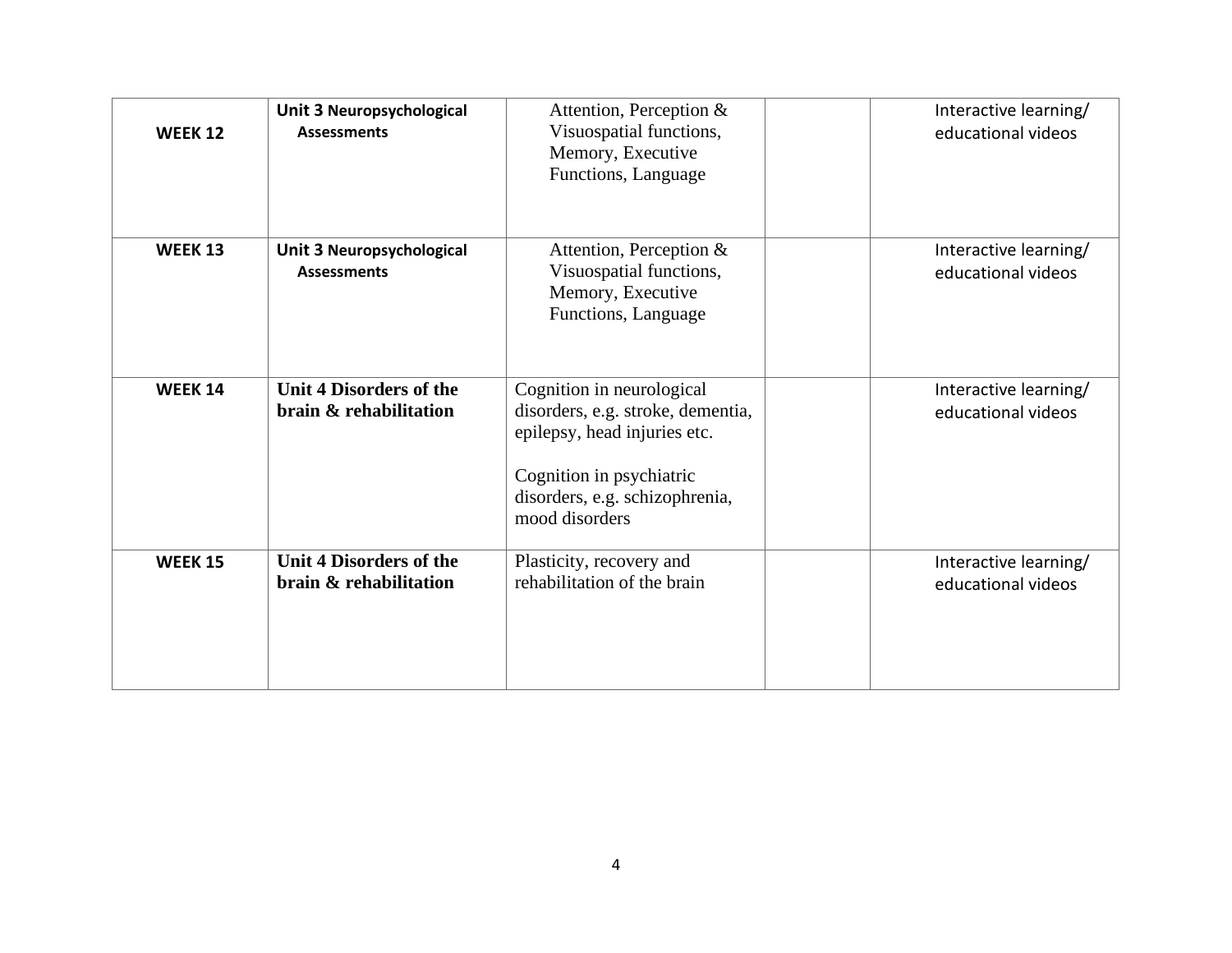

# **SYMBIOSIS COLLEGE OF ARTS AND COMMERCE**

**(AN AUTONOMOUS COLLEGE UNDER SAVITRIBAI PHULE PUNE UNIVERSITY)**

**Teaching Plan**

#### **M.A. Program**

## **NAME OF THE TEACHER: Dr. Gauri Choudhary**

## YEAR 2020-21 **DEPARTMENT: PSYCHOLOGY**

**SEMESTER: III** 

**CLASS:**

**SUBJECT:** Psychodiagnostics

| <b>WEEK</b> | Unit No. and<br><b>Name</b>                    | Topic / Contents                                                                                                                                                                   | No of<br>Lecture<br><b>Hours</b><br>approved<br>by the<br><b>Board of</b><br><b>Studies</b> | list the teaching pedagogy,<br>student centric methods,<br>experiential<br>such<br>as<br>participative<br>learning,<br>and problem<br>learning<br>solving methodologies used<br>for enhancing<br>by you<br>learning experiences |
|-------------|------------------------------------------------|------------------------------------------------------------------------------------------------------------------------------------------------------------------------------------|---------------------------------------------------------------------------------------------|---------------------------------------------------------------------------------------------------------------------------------------------------------------------------------------------------------------------------------|
|             |                                                | $TERM -$                                                                                                                                                                           |                                                                                             |                                                                                                                                                                                                                                 |
| Week 1      | Unit 1: PSYCHODIAGNOSTIC<br><b>PROCEDURE-I</b> | Structured clinical interview<br>for $DSM (SCID-I & Hedit.)$<br>Definition & types-Patient<br>and Non Patient version,<br>Clinical trial (SCID-CT),<br>Clinician version (SCID-CV) | 10                                                                                          | Participative learning                                                                                                                                                                                                          |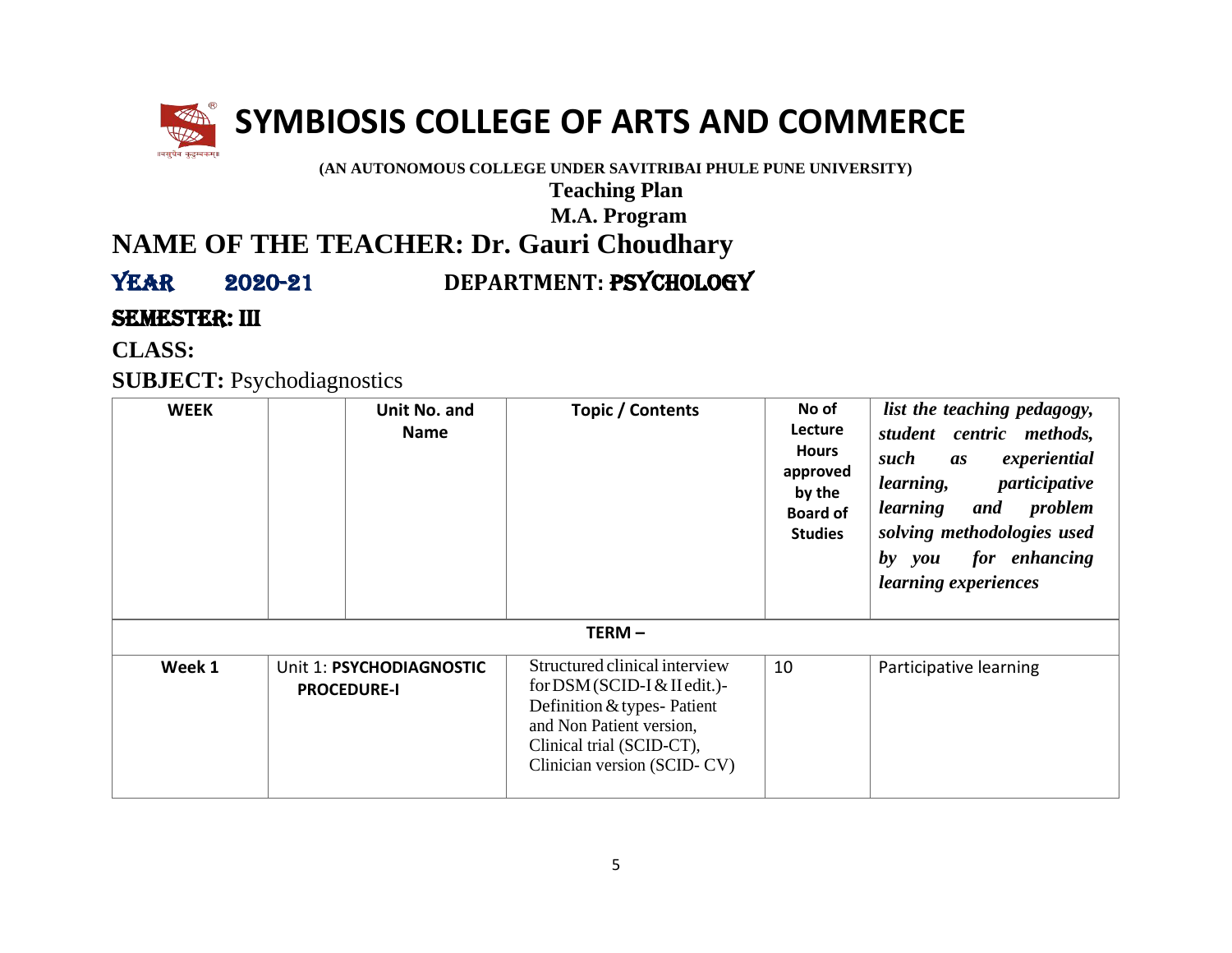| WEEK <sub>2</sub> | Unit 1: PSYCHODIAGNOSTIC<br><b>PROCEDURE-I</b>             | Structured clinical interview<br>for DSM (SCID-I & II edit.)-<br>Definition & types-Patient<br>and Non Patient version,<br>Clinical trial (SCID-CT),<br>Clinician version (SCID-CV)                                                                                                                            |    |                        |
|-------------------|------------------------------------------------------------|----------------------------------------------------------------------------------------------------------------------------------------------------------------------------------------------------------------------------------------------------------------------------------------------------------------|----|------------------------|
| WEEK <sub>3</sub> | Unit 1: PSYCHODIAGNOSTIC<br><b>PROCEDURE-I</b>             | DSM-5 Self-Rated levels 1<br>Cross-Cutting symptom<br>Measure-Adult form B)<br>Parent/Guardian-Rated DSM-5<br>levels I Cross-Cutting symptom<br>Measure- Child form (age 6 to<br>17)<br><b>DSM-5 Clinician-Rated Dimensions</b><br>of Psychosis Symptom Severity 1<br>.4 WHO Disability Assessment<br>Schedule |    | Participative learning |
| WEEK4             | Unit $2:$<br><b>PSYCHODIAGNOSTIC</b><br><b>PROCEDURE-H</b> | Rating scales                                                                                                                                                                                                                                                                                                  | 10 | Participative learning |
| WEEK <sub>5</sub> | Unit $2:$<br><b>PSYCHODIAGNOSTIC</b><br><b>PROCEDURE-H</b> | Rating scales                                                                                                                                                                                                                                                                                                  |    | Participative learning |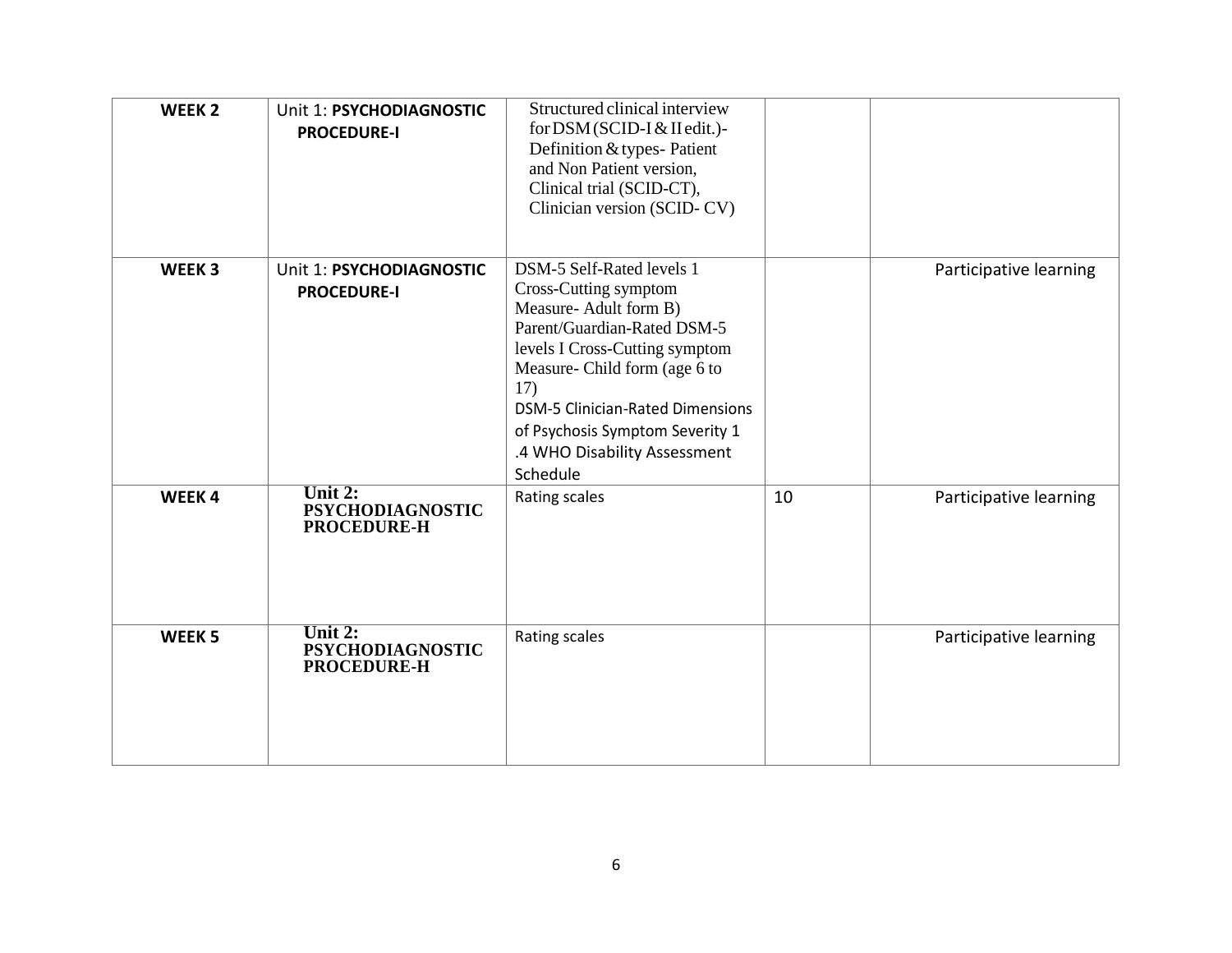| WEEK 6            | Unit 2:<br><b>PSYCHODIAGNOSTIC</b><br>PROCEDURE-H     | Intelligence scales           |    | Participative learning |
|-------------------|-------------------------------------------------------|-------------------------------|----|------------------------|
| WEEK <sub>7</sub> | Unit 2:<br><b>PSYCHODIAGNOSTIC</b><br>PROCEDURE-H     | Intelligence scales           |    | Participative learning |
| WEEK8             | Unit $3:$<br><b>PSYCHODIAGNOSTIC</b><br>PROCEDURE-III | Neuropsychological assessment | 10 | Demonstration          |
| WEEK <sub>9</sub> | Unit 3:<br><b>PSYCHODIAGNOSTIC</b><br>PROCEDURE-III   | Neuropsychological assessment |    | Demonstration          |
| <b>WEEK 10</b>    | Unit $3:$<br><b>PSYCHODIAGNOSTIC</b><br>PROCEDURE-III | <b>Projective Testing</b>     |    | Demonstration          |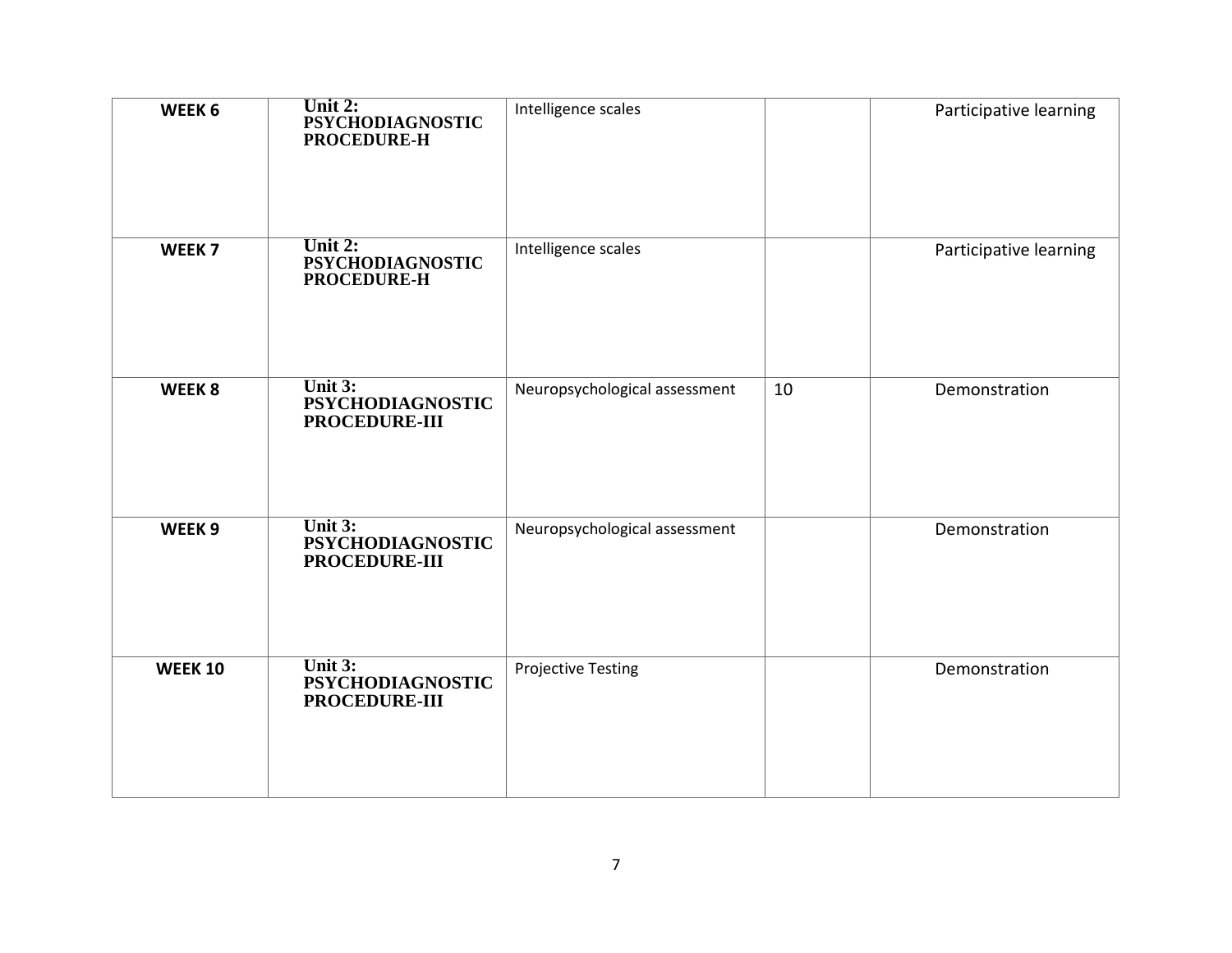| <b>WEEK 11</b> | Unit 3:<br><b>PSYCHODIAGNOSTIC</b><br><b>PROCEDURE-III</b>                    | <b>Projective Testing</b>                                                                                                                            |    | Demonstration          |
|----------------|-------------------------------------------------------------------------------|------------------------------------------------------------------------------------------------------------------------------------------------------|----|------------------------|
| <b>WEEK 12</b> | Unit 3:<br><b>PSYCHODIAGNOSTIC</b><br><b>PROCEDURE-III</b>                    | Testing for special population                                                                                                                       |    | Demonstration          |
| <b>WEEK 13</b> | Unit 3:<br><b>PSYCHODIAGNOSTIC</b><br>PROCEDURE-III                           | Testing for special population                                                                                                                       |    | Demonstration          |
| <b>WEEK 14</b> | <b>Unit 4: COGNITIVE</b><br><b>ASSESSMENT &amp;</b><br><b>CLINICAL REPORT</b> | <b>Writing Clinical Report</b><br><b>Mental State Assessment</b>                                                                                     | 10 | Participative learning |
| <b>WEEK 15</b> | <b>Unit 4: COGNITIVE</b><br><b>ASSESSMENT &amp;</b><br><b>CLINICAL REPORT</b> | Dementia & Cognitive<br><b>Impairment Assessment</b><br>Techniques<br><b>Family Conflict Assessment</b><br>Technique: DAS, Family Confl<br>ict Scale |    | Participative learning |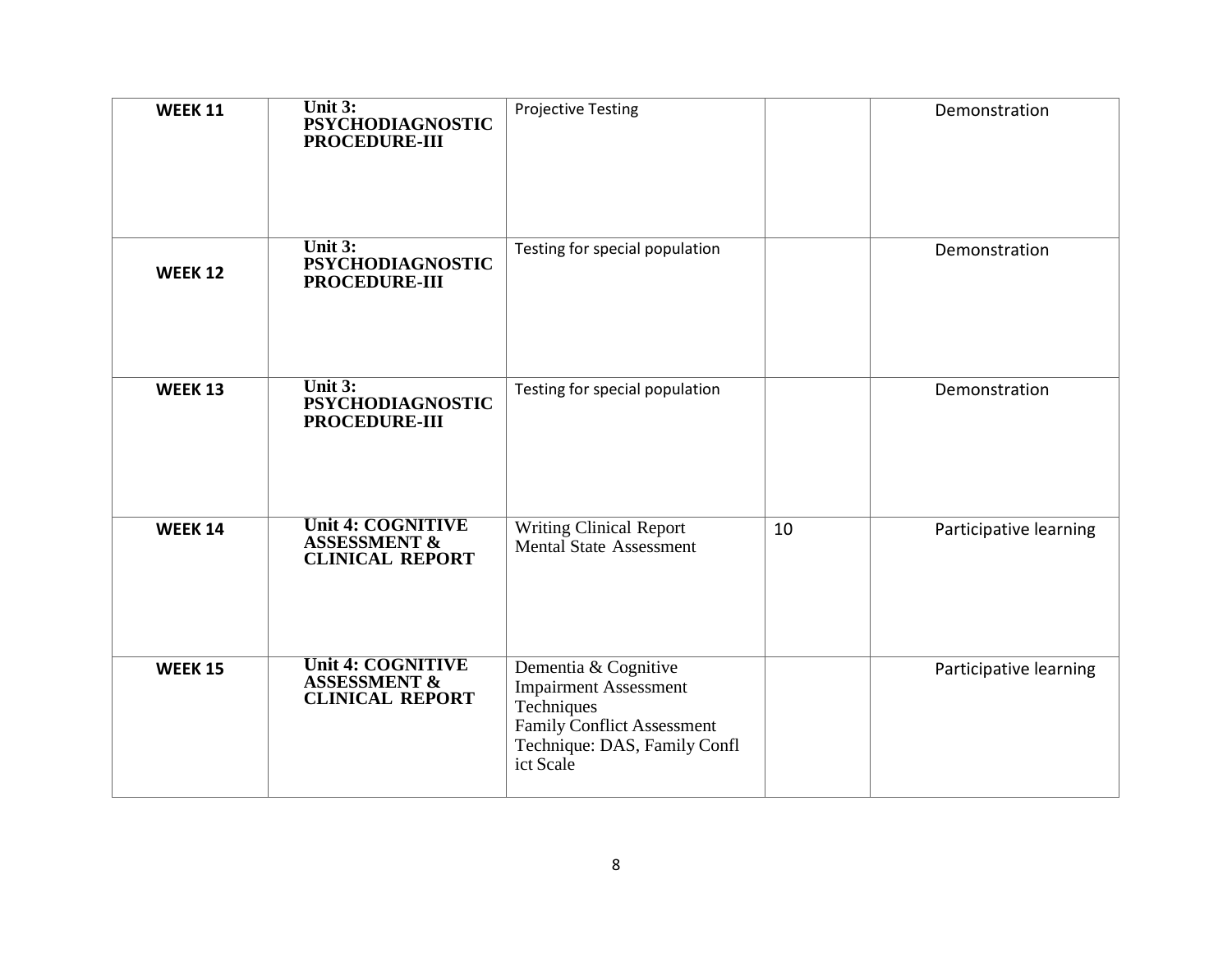

# **SYMBIOSIS COLLEGE OF ARTS AND COMMERCE**

**(AN AUTONOMOUS COLLEGE UNDER SAVITRIBAI PHULE PUNE UNIVERSITY)**

**Teaching Plan**

#### **M.A. Program**

## **NAME OF THE TEACHER: Dr. Gauri Choudhary**

YEAR 2020-21 **DEPARTMENT: PSYCHOLOGY** 

**SEMESTER: III** 

**CLASS:**

**SUBJECT:** Psychopathology I

| <b>WEEK</b> | Unit No. and<br><b>Name</b>                                                                                                 | Topic / Contents                                                                                                                                  | No of<br><b>Lecture</b><br><b>Hours</b><br>approved<br>by the<br><b>Board of</b><br><b>Studies</b> | list the teaching pedagogy,<br>student centric methods,<br>experiential<br>such<br>as<br>participative<br>learning,<br>problem<br>learning<br>and<br>solving methodologies used<br>for enhancing<br>by you<br><i>learning experiences</i> |
|-------------|-----------------------------------------------------------------------------------------------------------------------------|---------------------------------------------------------------------------------------------------------------------------------------------------|----------------------------------------------------------------------------------------------------|-------------------------------------------------------------------------------------------------------------------------------------------------------------------------------------------------------------------------------------------|
|             |                                                                                                                             | TERM-                                                                                                                                             |                                                                                                    |                                                                                                                                                                                                                                           |
| Week 1      | Unit 1:<br><b>INTRODUCTION TO</b><br><b>MENTAL DISORDER</b><br><b>AND PARADIGMS OF</b><br><b>PSYCHOPATHOL</b><br><b>OGY</b> | Definition and Criteria of mental<br>disorder<br><b>Mental Disorder Classification</b><br>Systems before DSM. DSM<br>system and its brief history | 10                                                                                                 | Participative learning                                                                                                                                                                                                                    |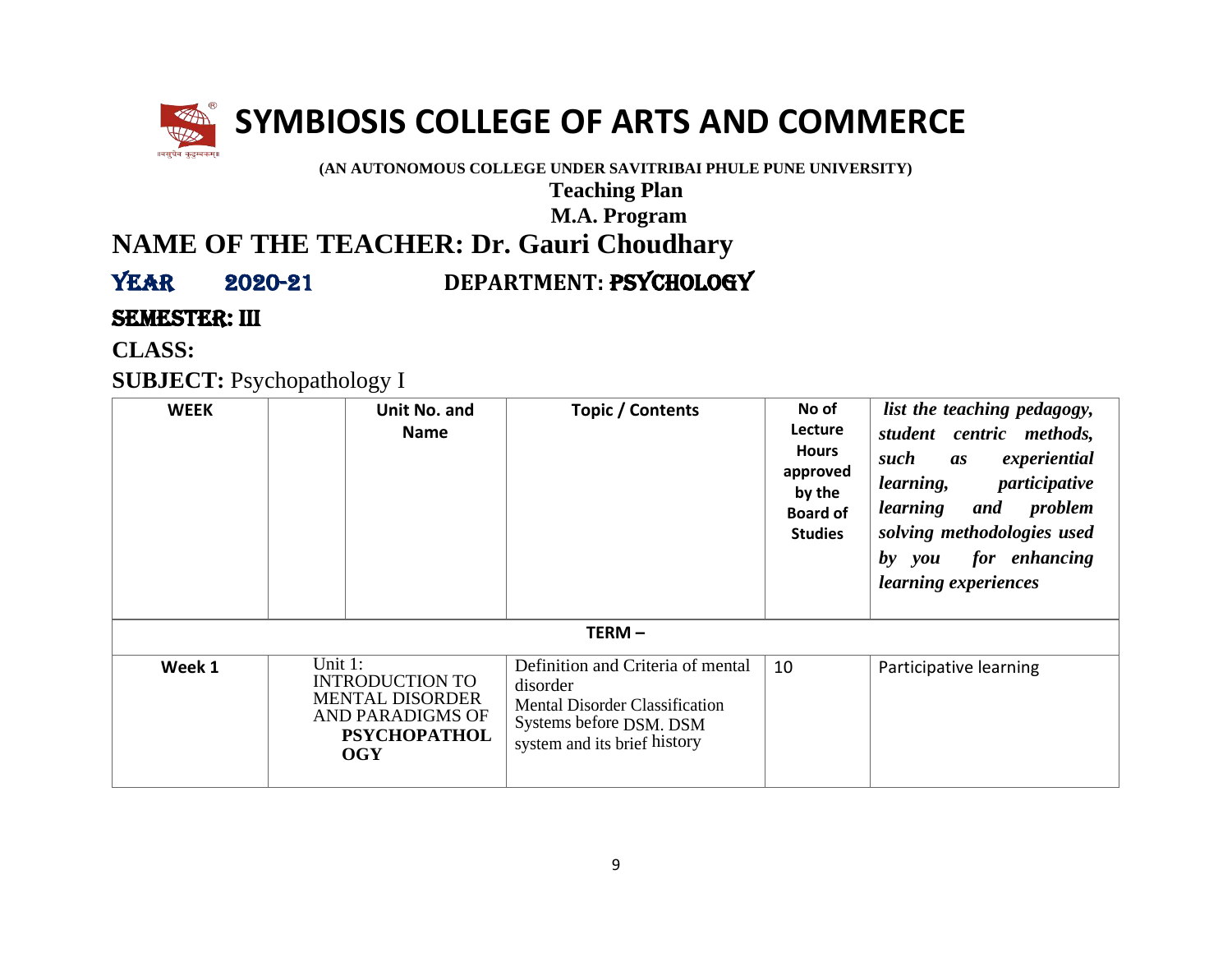| WEEK <sub>2</sub> | Unit 1:<br><b>INTRODUCTION TO</b><br><b>MENTAL DISORDER</b><br><b>AND PARADIGMS OF</b><br><b>PSYCHOPATHOL</b><br><b>OGY</b>         | DSM-5 and ICD-11 based<br>classification of mental disorders<br>(main categories)<br>Various Paradigms in<br>Psychopathology-Biological,<br>Psychoanalytical, Behavioristic,<br>Cognitive, Humanistic-<br>existential, Diathesis-Stress<br>Model. |    |                        |
|-------------------|-------------------------------------------------------------------------------------------------------------------------------------|---------------------------------------------------------------------------------------------------------------------------------------------------------------------------------------------------------------------------------------------------|----|------------------------|
| WEEK <sub>3</sub> | Unit $2:$<br>NEURODEVELOPMENTA<br>L DISORDERS, SCI-<br><b>HZOPHRENIA</b><br><b>SPECTRUM &amp; OTMR</b><br>PSYCROTIC DISORDERS.      | Intellectual Disability:<br>Definition, types, causes and<br>treatment<br>Communication<br>Disorders: Autism,<br>Hyperactivity, Learning<br>and Motor Disorders                                                                                   | 10 | Participative learning |
| WEEK4             | Unit $2:$<br>NEURODEVELOPMENTA<br>L DISORDERS, SCI-<br><b>HZOPHRENIA</b><br><b>SPECTRUM &amp; OTMR</b><br>PSYCROTIC DISORDERS.      | Intellectual Disability:<br>Definition, types, causes and<br>treatment<br>Communication<br>Disorders: Autism,<br>Hyperactivity, Learning<br>and Motor Disorders                                                                                   |    | Participative learning |
| WEEK <sub>5</sub> | Unit 2:<br><b>NEURODEVELOPMENTA</b><br>L DISORDERS, SCI-<br><b>HZOPHRENIA</b><br><b>SPECTRUM &amp; OTMR</b><br>PSYCROTIC DISORDERS. | Intellectual Disability:<br>Definition, types, causes and<br>treatment<br>Communication<br>Disorders: Autism,<br>Hyperactivity, Learning<br>and Motor Disorders                                                                                   |    | Participative learning |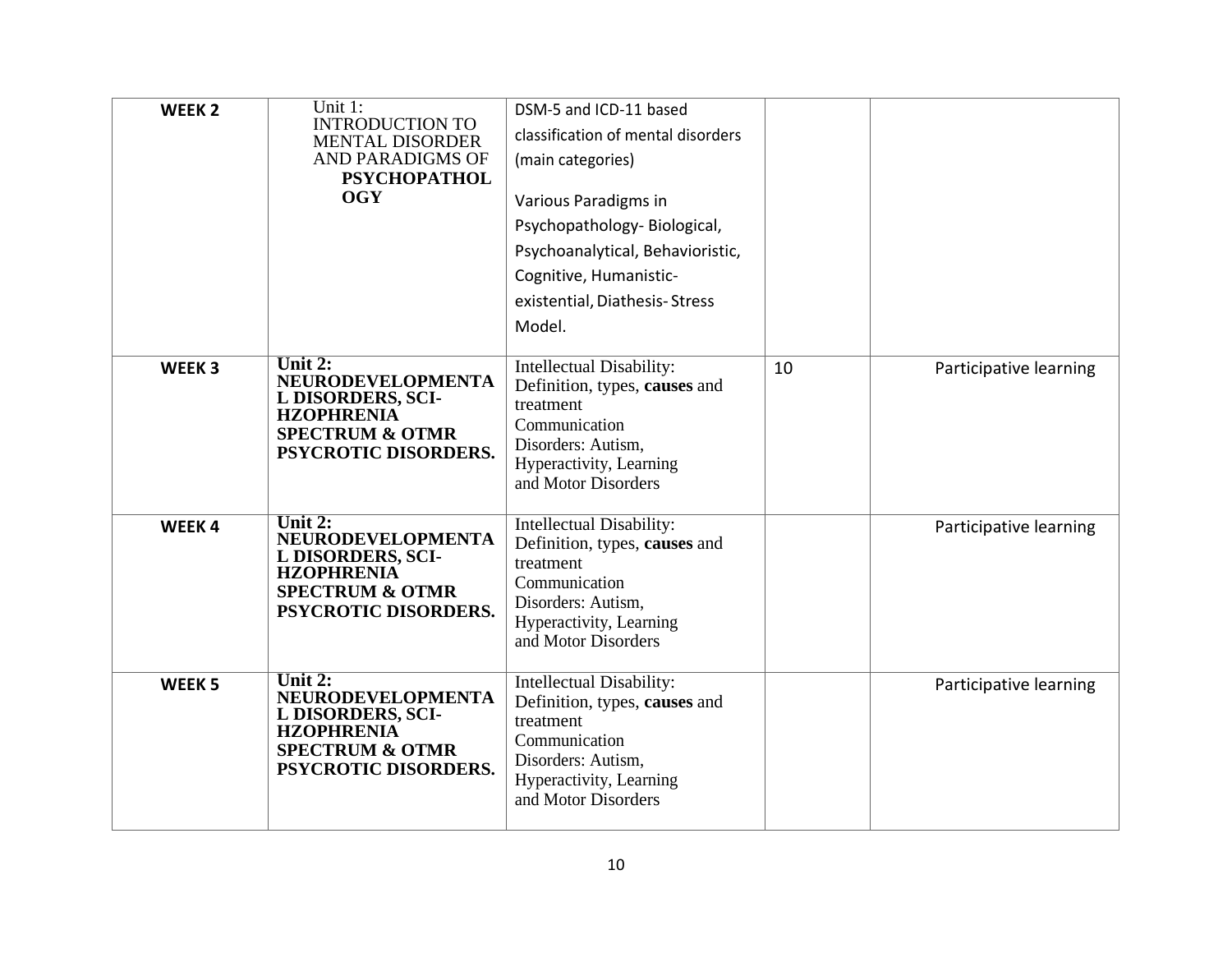| WEEK <sub>6</sub> | Unit 2:<br><b>NEURODEVELOPMENTAL</b><br><b>DISORDERS, SCI-</b><br><b>HZOPHRENIA</b>                                      | Schizophrenia: Definition,<br>pleases, symptoms, etiology and<br>treatments                                                                                                                                                                                                                                                                                 |    | Participative learning |
|-------------------|--------------------------------------------------------------------------------------------------------------------------|-------------------------------------------------------------------------------------------------------------------------------------------------------------------------------------------------------------------------------------------------------------------------------------------------------------------------------------------------------------|----|------------------------|
| WEEK <sub>7</sub> | <b>SPECTRUM &amp; OTMR</b><br><b>PSYCROTIC DISORDERS.</b>                                                                | Schizophrenia Spectrum<br>Psychotic Disorders: Brief<br>Psychotic Disorder, Scliizotypal,<br>Sclaizoplareniforrn Disorder,<br>Scbizoaffective Disorder,<br><b>Delusional Disorder</b>                                                                                                                                                                       |    | Participative learning |
| WEEK8             | Unit 2:<br><b>NEURODEVELOPMENTAL</b><br><b>DISORDERS, SCI-</b><br><b>HZOPHRENIA</b>                                      | Schizophrenia: Definition,<br>pleases, symptoms, etiology and<br>treatments                                                                                                                                                                                                                                                                                 | 10 | Participative learning |
| WEEK <sub>9</sub> | Unit 3: DEPRESSION,<br>ANXIETY, OBSESSIVE-<br><b>COMPULSIVE, TRAUMA</b><br><b>AND STRESS RELATED</b><br><b>DISORDERS</b> | Depression: Definition,<br>types-Disruptive<br><b>Dysregulation Disorder,</b><br>Major Depression,<br>Dysthymia, Premenstrual<br>Dysphoric Disorder.<br>Symptoms, causes of and<br>treatments for Depression<br><b>Bipolar Disorder:</b><br>Types-bipolar $\lceil \alpha \rceil$<br>bipolar II, Cyclothymic<br>Disorder. Symptoms,<br>causes and treatments | 10 | Participative learning |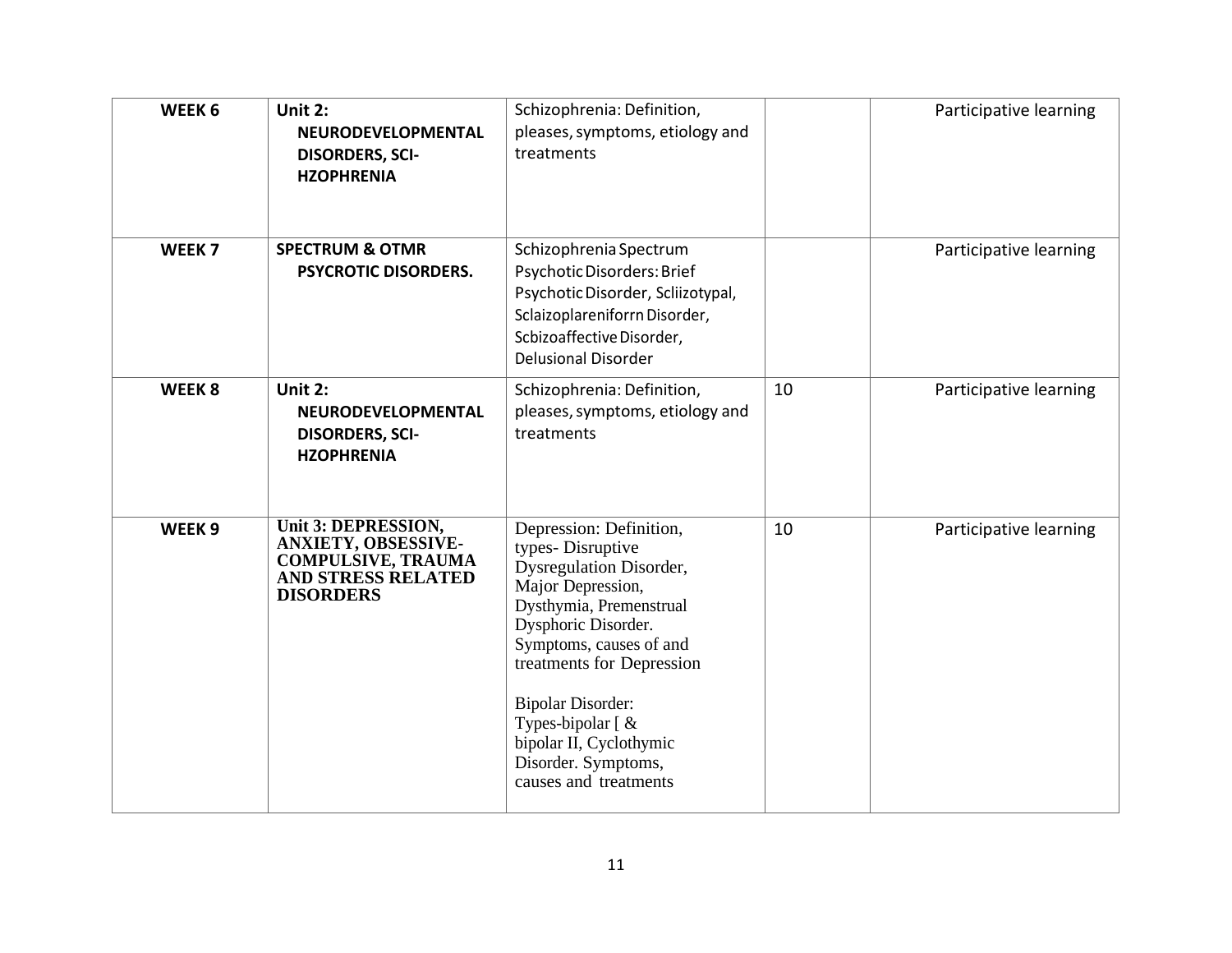| <b>WEEK 10</b> | Unit 3: DEPRESSION,<br><b>ANXIETY, OBSESSIVE-</b><br><b>COMPULSIVE, TRAUMA</b><br><b>AND STRESS RELATED</b><br><b>DISORDERS</b>        | Depression: Definition,<br>types-Disruptive<br><b>Dysregulation Disorder,</b><br>Major Depression,<br>Dysthymia, Premenstrual<br>Dysphoric Disorder.<br>Symptoms, causes of and<br>treatments for Depression<br><b>Bipolar Disorder:</b><br>Types-bipolar [ &<br>bipolar II, Cyclothymic<br>Disorder. Symptoms,<br>causes and treatments             | Participative learning |
|----------------|----------------------------------------------------------------------------------------------------------------------------------------|------------------------------------------------------------------------------------------------------------------------------------------------------------------------------------------------------------------------------------------------------------------------------------------------------------------------------------------------------|------------------------|
| <b>WEEK 11</b> | Unit 3: DEPRESSION,<br><b>ANXIETY, OBSESSIVE-</b><br><b>COMPULSIVE, TRAUMA</b><br><b>AND STRESS RELATED</b><br><b>DISORDERS</b>        | Depression: Definition,<br>types-Disruptive<br>Dysregulation Disorder,<br>Major Depression,<br>Dysthymia, Premenstrual<br>Dysphoric Disorder.<br>Symptoms, causes of and<br>treatments for Depression<br><b>Bipolar Disorder:</b><br>Types-bipolar $\lceil \alpha \rceil$<br>bipolar II, Cyclothymic<br>Disorder. Symptoms,<br>causes and treatments | Participative learning |
| <b>WEEK 12</b> | <b>Unit 3: DEPRESSION,</b><br><b>ANXIETY, OBSESSIVE-</b><br><b>COMPULSIVE, TRAUMA</b><br><b>AND STRESS RELATED</b><br><b>DISORDERS</b> | <b>Anxiety Related Disorder:</b><br><b>Separation Anxiety</b><br>Disorder, Selective<br>Mutism, Phobia, Panic<br>Disorder, Generalized<br><b>Anxiety Disorder</b><br>A) Obsessive-Compulsive<br>related Disorders: Obsessive-                                                                                                                        | Participative learning |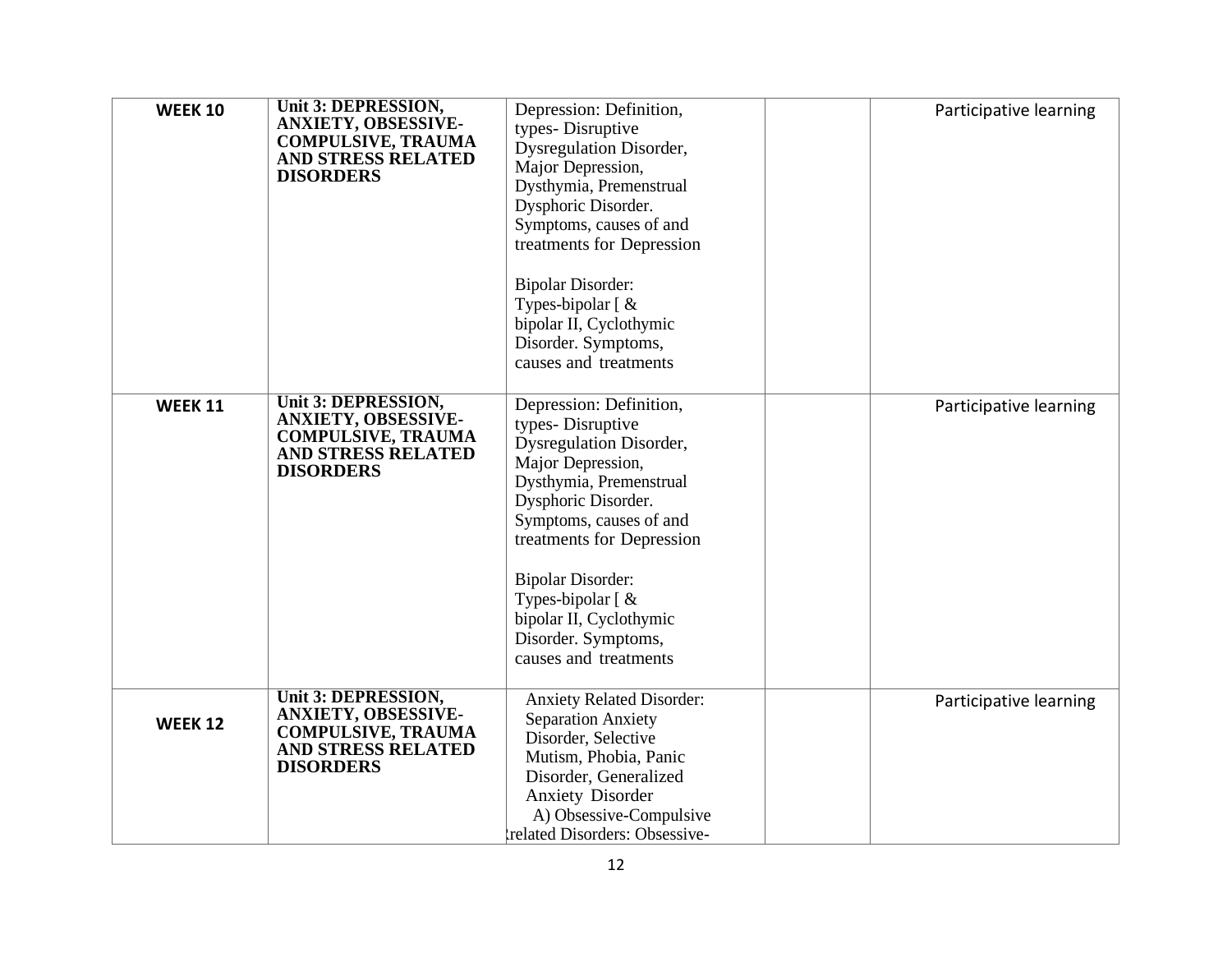|                |                                                                                                                                                              | 'ompulsive Disorder (OCD),<br>ody Dysmorphic Disorder,<br>Ioarding Disorder,<br>richotillomania, Excoraition<br>bisorder<br>B) Trauma & Stress Related<br>Disorder: Reactive Attachment<br>Disorder, Disinhibited Social<br>Engagement Disorder,<br>Posttraumatic Stress Disorder,<br><b>Acute Stress Disorder</b><br>Adjustment Disorders |    |                        |
|----------------|--------------------------------------------------------------------------------------------------------------------------------------------------------------|--------------------------------------------------------------------------------------------------------------------------------------------------------------------------------------------------------------------------------------------------------------------------------------------------------------------------------------------|----|------------------------|
| <b>WEEK 13</b> | <b>DISSOCIATIVE</b><br>DISORDERS, SOMATIC<br><b>SYMPTOM RELATED</b><br>DISORDERS, EATING,<br><b>ELIMINATION AND</b><br><b>SLEEP-WAKE</b><br><b>DISORDERS</b> | Dissociative Disorder:<br>Definition & types-<br>Dissociative Identity<br>Disorder, Dissociative<br>Amnesia, Dissociative<br>Fugue,<br>Depersonalization.<br><b>Somatic Symptom Related</b><br>Disorders: Types- Somatic<br>Symptom Disorder, Illness Anxiety<br>Disorder, Conversion Disorder,<br><b>Factitious Disorder</b>              | 10 | Participative learning |
| <b>WEEK 14</b> | <b>DISSOCIATIVE</b><br>DISORDERS, SOMATIC<br><b>SYMPTOM RELATED</b><br>DISORDERS, EATING,<br><b>ELIMINATION AND</b><br><b>SLEEP-WAKE</b><br><b>DISORDERS</b> | Dissociative Disorder:<br>Definition & types-<br>Dissociative Identity<br>Disorder, Dissociative<br>Amnesia, Dissociative<br>Fugue,<br>Depersonalization.<br>Somatic Symptom Related<br>Disorders: Types- Somatic<br>Symptom Disorder, Illness Anxiety<br>Disorder, Conversion Disorder,<br><b>Factitious Disorder</b>                     |    | Participative learning |